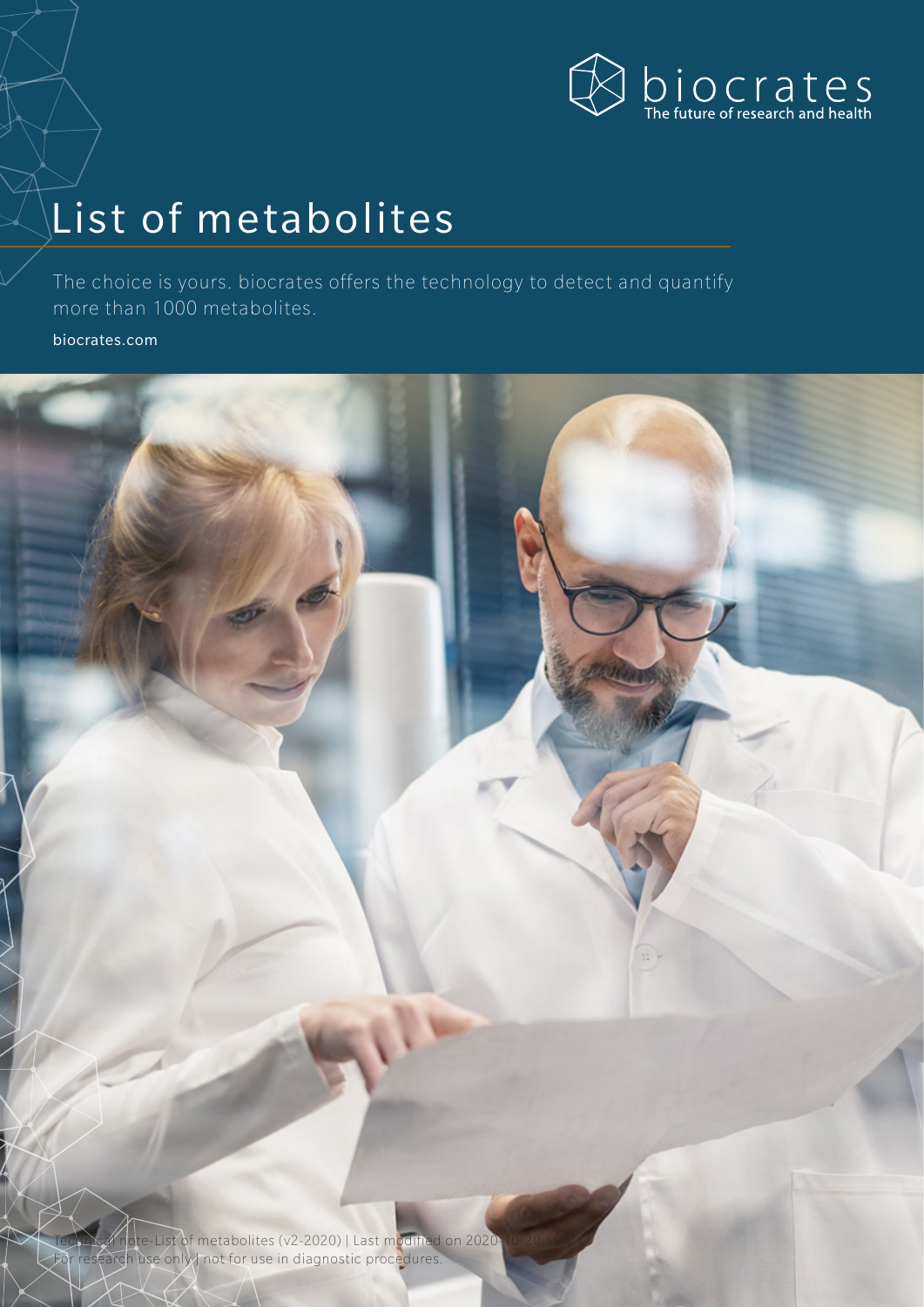

# List of metabolites – metabolic phenotyping kits & services

At the biocrates metabolic phenotyping service center we make our know-how available to partners in the industry and academia. We quantify more than 1000 metabolites, analyze a wide range of species and samples, and adapt methods to specific needs. Our services include metabolite pathway analysis to assist the annotation of results and biological interpretation of data.

The number of metabolites indicates the total number of metabolites that are covered by the assay. Depending on the sample type and species as well as the used mass spectrometer, certain metabolites may be below the detection limit.

For metabolic phenotyping services, please contact: [services@biocrates.com](mailto:services@biocrates.com) For kits and general questions, please contact: [sales@biocrates.com](mailto:sales@biocrates.com)

| Approach           | Assay name                             | Number of<br>metabolites | Sample volume $[\mu]$ <sup>1)</sup> | Page           |            |
|--------------------|----------------------------------------|--------------------------|-------------------------------------|----------------|------------|
|                    | MxP® Quant 500 kit                     | 630                      | $10^{2}$                            | $\overline{4}$ |            |
| Targeted profiling | AbsoluteIDQ® p400 HR kit               | 408                      | $10^{2}$                            | 11             |            |
| assay              | MxP® Quant HR Xpress kit 3)            | 363                      | $10^{2}$                            | 15             | <b>NEW</b> |
|                    | AbsoluteIDQ® p180 kit                  | 188                      | $10^{2}$                            | 19             |            |
|                    | AbsoluteIDQ® Bile acids kit            | 20                       | $10-20^{2}$                         | 22             |            |
|                    | AbsoluteIDQ® Stero17 kit <sup>4)</sup> | 17                       | $250 - 550^{2}$                     | 22             |            |
|                    | Acylcarnitine assay                    | 44                       | 20                                  | 23             | <b>NEW</b> |
|                    | Eicosanoid assay                       | 17                       | 30                                  | 23             |            |
| Specialized assay  | Energy metabolism assay                | 21                       | 130                                 | 24             |            |
|                    | Fatty acid assay (total/free)          | 31/32                    | 35                                  | 24             |            |
|                    | Lipid assay                            | 326                      | 30                                  | 25             |            |
|                    | Oxysterol assay                        | 18                       | 30                                  | 27             |            |
|                    | Tryptophan metabolism assay            | 17                       | 100                                 | 28             | <b>NEW</b> |

#### Portfolio overview

1) Human plasma/serum, for other matrices please inquire

<sup>2)</sup> For metabolic phenotyping services, a different sample volume applies. Please contact [services@biocrates.com](mailto:services@biocrates.com)

<sup>3)</sup> Kit product only; not available in metabolic phenotyping services

4) Not for sale in USA and Canada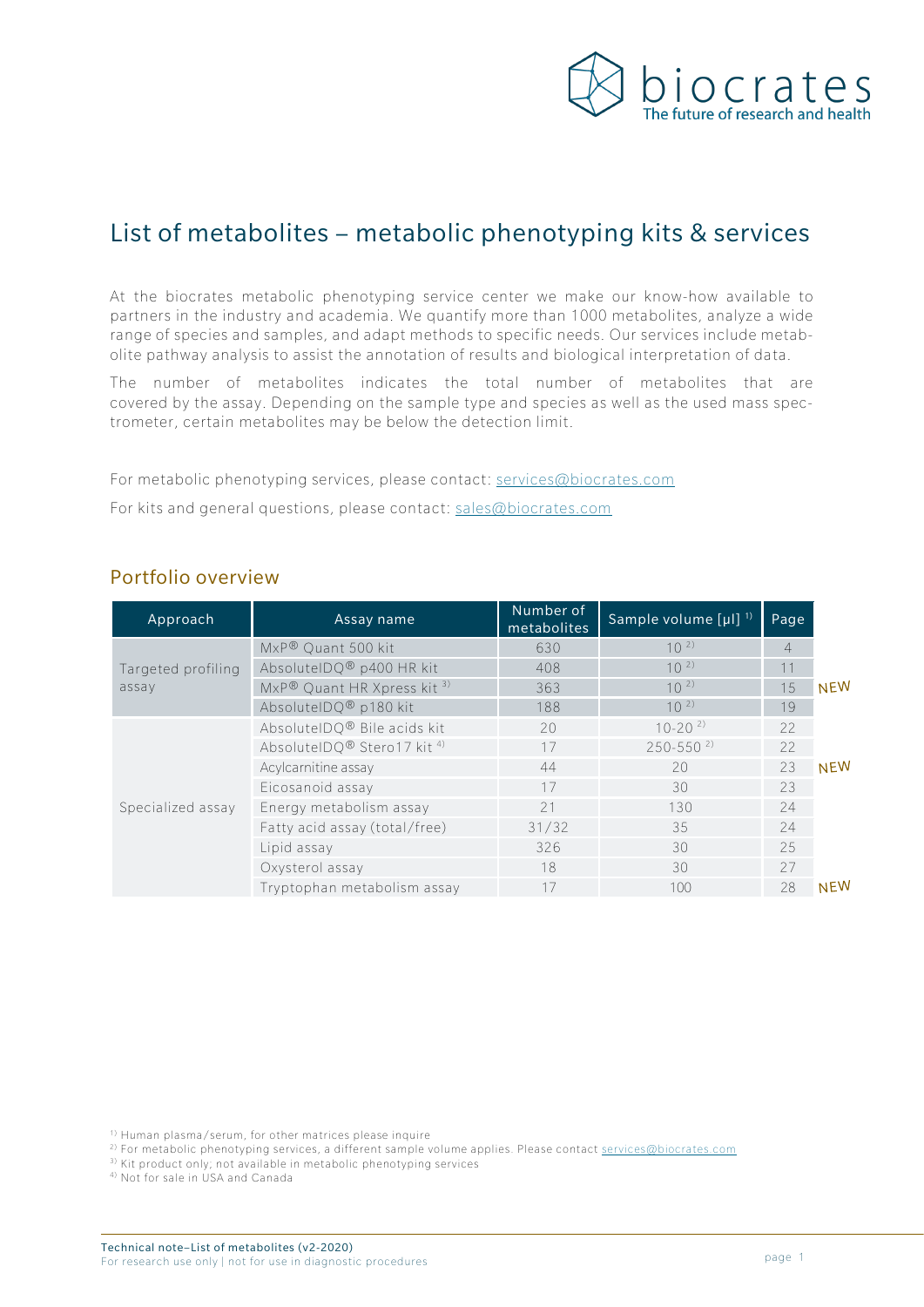

#### biocrates kits & services

|                                          | MxP® Quant 500 kit | AbsoluteIDQ <sup>®</sup> p400 HR kit | Quant HR Xpress kit 3)<br>MxP® | AbsoluteIDQ <sup>®</sup> p180 kit | AbsoluteIDQ® Bile acids kit | AbsoluteIDQ® Stero17 kit <sup>4) </sup> | Acylcarnitine assay | Eicosanoid assay | Energy metabolism assay | Fatty acid assay (total/free) | Lipid assay | Oxysterol assay | Tryptophan metabolism assay |
|------------------------------------------|--------------------|--------------------------------------|--------------------------------|-----------------------------------|-----------------------------|-----------------------------------------|---------------------|------------------|-------------------------|-------------------------------|-------------|-----------------|-----------------------------|
| Number of<br>metabolites                 | 630                | 408                                  | 363                            | 188                               | 20                          | 17                                      | 44                  | 17               | 21                      | 31/<br>32                     | 326         | 18              | 17                          |
| Sample volume<br>$[\mu$  ] <sup>1)</sup> |                    |                                      | $10^{2}$                       |                                   | $10-$<br>$20^{2}$           | $250 -$<br>550 <sup>2)</sup>            | 20                  | 30               | 130                     | 35                            | 30          | 30              | 100                         |
| Metabolite class: SMALL MOLECULES        |                    |                                      |                                |                                   |                             |                                         |                     |                  |                         |                               |             |                 |                             |
| Alkaloids                                | $\mathbf 1$        |                                      |                                |                                   |                             |                                         |                     |                  |                         |                               |             |                 |                             |
| Amine oxides                             | $\mathbf{1}$       |                                      |                                |                                   |                             |                                         |                     |                  |                         |                               |             |                 |                             |
| Amino acids                              | 20                 | 21                                   | 20                             | 21                                |                             |                                         |                     |                  | $\,8\,$                 |                               |             |                 | $\mathbb{1}$                |
| Amino acid<br>related                    | 30                 |                                      |                                |                                   |                             |                                         |                     |                  |                         |                               |             |                 | 10                          |
| Bile acids                               | 14                 |                                      |                                |                                   | 20                          |                                         |                     |                  |                         |                               |             |                 |                             |
| Biogenic amines                          | $\mathcal G$       | 21                                   | 21                             | 21                                |                             |                                         |                     |                  |                         |                               |             |                 | 1                           |
| Carbohydrates &<br>related               | $\mathbf{1}$       | $\mathbf{1}$                         | 1                              | $\mathbf{1}$                      |                             |                                         |                     |                  | $\sqrt{2}$              |                               |             |                 |                             |
| Carboxylic acids                         | 7                  |                                      |                                |                                   |                             |                                         |                     |                  |                         |                               |             |                 |                             |
| Cresols                                  | $\mathbf{1}$       |                                      |                                |                                   |                             |                                         |                     |                  |                         |                               |             |                 |                             |
| Eicosanoids                              |                    |                                      |                                |                                   |                             |                                         |                     | 15               |                         |                               |             |                 |                             |
| Energy metabo-<br>lism intermediates     |                    |                                      |                                |                                   |                             |                                         |                     |                  | 11                      |                               |             |                 |                             |
| Fatty acids                              | 12                 |                                      |                                |                                   |                             |                                         |                     |                  |                         | 31/<br>32                     |             |                 |                             |
| Hormones &<br>related                    | $\sqrt{4}$         |                                      |                                |                                   |                             | 17                                      |                     |                  |                         |                               |             |                 |                             |
| Indoles &<br>derivatives                 | $\sqrt{4}$         |                                      |                                |                                   |                             |                                         |                     |                  |                         |                               |             |                 | $\overline{2}$              |
| Nucleobases &<br>related                 | $\overline{c}$     |                                      |                                |                                   |                             |                                         |                     |                  |                         |                               |             |                 |                             |
| Vitamins &<br>cofactors                  | $\mathbf{1}$       |                                      |                                |                                   |                             |                                         |                     |                  |                         |                               |             |                 | $\mathfrak{Z}$              |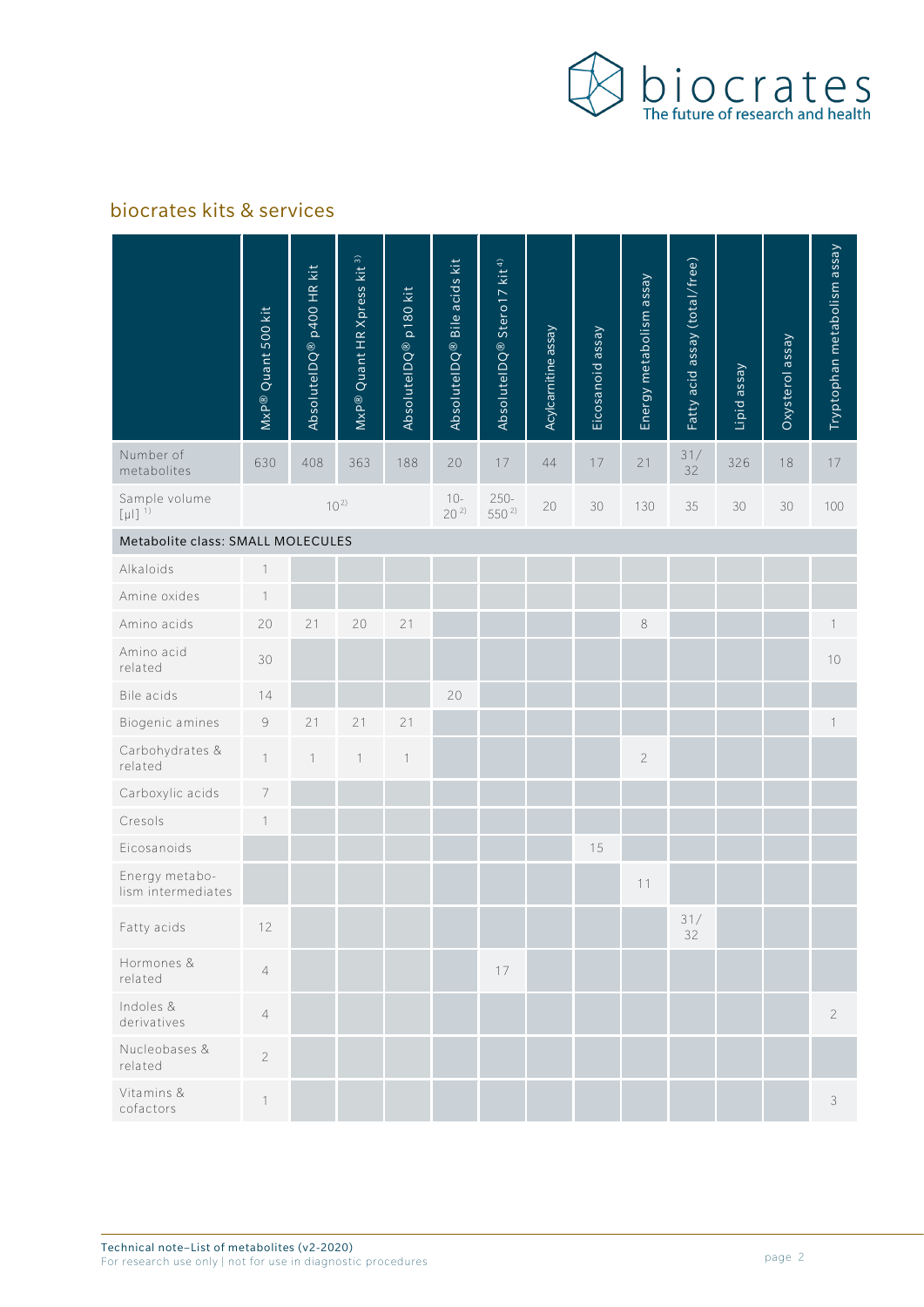

#### biocrates kits & services (continued)

|                                    | MxP® Quant 500 kit | AbsolutelDQ® p400 HR kit | Quant HR Xpress kit 3)<br>$M \times P$ <sup>®</sup> | AbsoluteIDQ® p180 kit | AbsolutelDQ <sup>®</sup> Bile acids kit | AbsoluteIDQ® Stero17 kit <sup>4)</sup> | Acylcarnitine assay | Eicosanoid assay | Energy metabolism assay | Fatty acid assay (total/free) | Lipid assay | Oxysterol assay | Tryptophan metabolism assay |
|------------------------------------|--------------------|--------------------------|-----------------------------------------------------|-----------------------|-----------------------------------------|----------------------------------------|---------------------|------------------|-------------------------|-------------------------------|-------------|-----------------|-----------------------------|
| Metabolite class: LIPIDS           |                    |                          |                                                     |                       |                                         |                                        |                     |                  |                         |                               |             |                 |                             |
| (Acyl-)Carnitines                  | 40                 | 55                       | 11                                                  | 40                    |                                         |                                        | 44                  |                  |                         |                               |             |                 |                             |
| Lysophosphatidyl-<br>cholines      | 14                 | 24                       | 24                                                  | 14                    |                                         |                                        |                     |                  |                         |                               | 6           |                 |                             |
| Phosphatidyl-<br>cholines          | 76                 | 172                      | 172                                                 | 76                    |                                         |                                        |                     |                  |                         |                               | 47          |                 |                             |
| Lysophosphatidyl-<br>ethanolamines |                    |                          |                                                     |                       |                                         |                                        |                     |                  |                         |                               | 9           |                 |                             |
| Phosphatidyl-<br>ethanolamines     |                    |                          |                                                     |                       |                                         |                                        |                     |                  |                         |                               | 54          |                 |                             |
| Lysophosphatidyl-<br>glycerols     |                    |                          |                                                     |                       |                                         |                                        |                     |                  |                         |                               | 1           |                 |                             |
| Phosphatidyl-<br>glycerols         |                    |                          |                                                     |                       |                                         |                                        |                     |                  |                         |                               | 18          |                 |                             |
| Phosphatidyl-<br>serines           |                    |                          |                                                     |                       |                                         |                                        |                     |                  |                         |                               | 27          |                 |                             |
| Sphingomyelins                     | 15                 | 31                       | 31                                                  | 15                    |                                         |                                        |                     |                  |                         |                               | 33          |                 |                             |
| Ceramides                          | 28                 | $\Theta$                 | $\mathcal G$                                        |                       |                                         |                                        |                     |                  |                         |                               | 66          |                 |                             |
| Dihydroceramides                   | 8                  |                          |                                                     |                       |                                         |                                        |                     |                  |                         |                               | 65          |                 |                             |
| Hexosylceramides                   | 19                 |                          |                                                     |                       |                                         |                                        |                     |                  |                         |                               |             |                 |                             |
| Dihexosyl-<br>ceramides            | $\mathcal{G}$      |                          |                                                     |                       |                                         |                                        |                     |                  |                         |                               |             |                 |                             |
| Trihexosyl-<br>ceramides           | 6                  |                          |                                                     |                       |                                         |                                        |                     |                  |                         |                               |             |                 |                             |
| Cholesteryl esters                 | 22                 | 14                       | 14                                                  |                       |                                         |                                        |                     |                  |                         |                               |             |                 |                             |
| Diglycerides                       | $44\,$             | $18\,$                   | $18$                                                |                       |                                         |                                        |                     |                  |                         |                               |             |                 |                             |
| Triglycerides                      | 242                | 42                       | 42                                                  |                       |                                         |                                        |                     |                  |                         |                               |             |                 |                             |
| Free (oxy-)sterols                 |                    |                          |                                                     |                       |                                         |                                        |                     |                  |                         |                               |             | 18              |                             |

1) Human plasma/serum, for other matrices, please inquire

<sup>2)</sup> For metabolic phenotyping services, a different sample volume applies. Please contact [services@biocrates.com](mailto:services@biocrates.com)

<sup>3)</sup> Kit product only; not available in metabolic phenotyping services

4) Not for sale in USA and Canada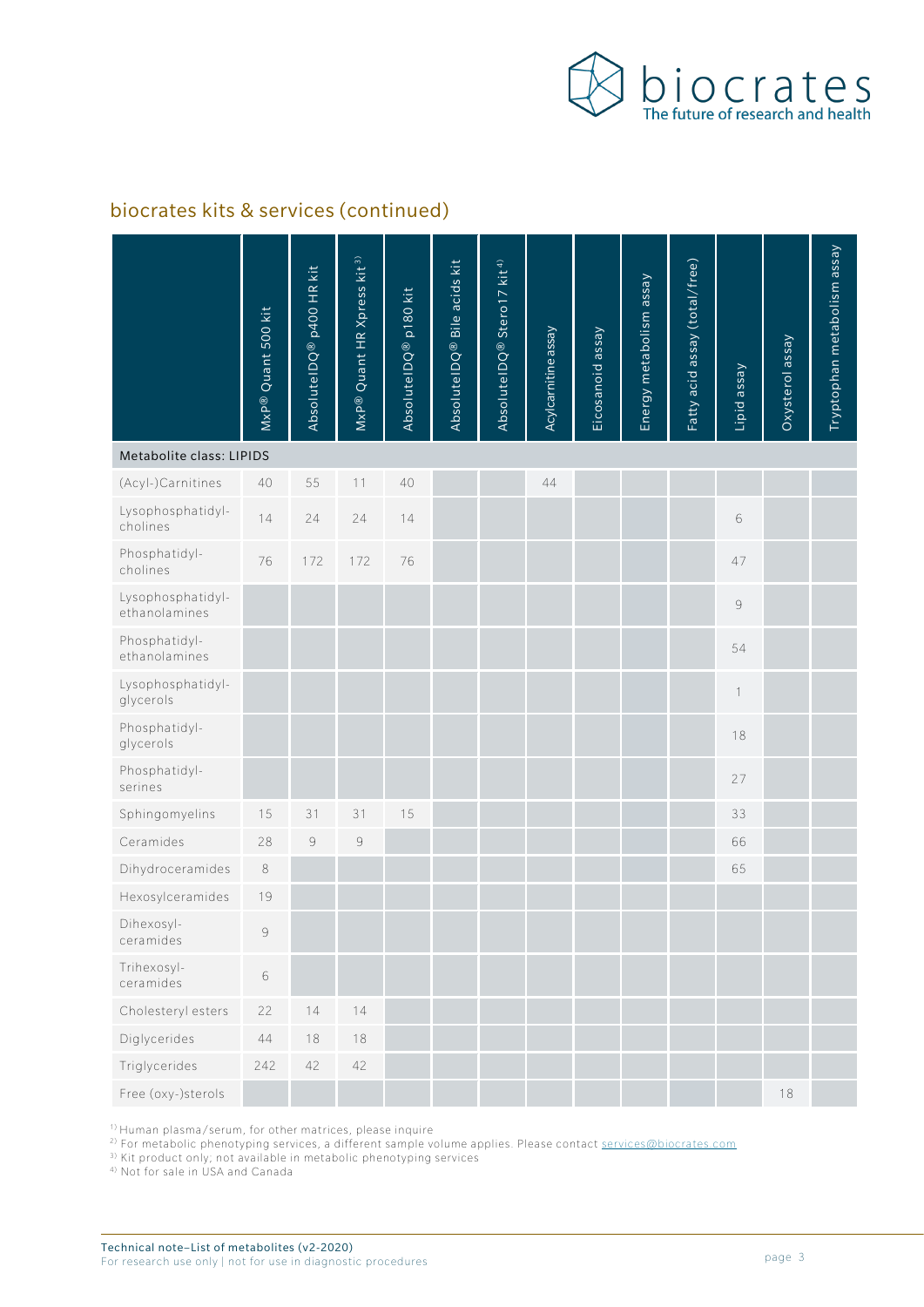

## MxP® Quant 500 kit

| Alkaloids (1) |                        |  |  |  |  |  |  |  |  |
|---------------|------------------------|--|--|--|--|--|--|--|--|
| Trigonelline  | Trigonelline           |  |  |  |  |  |  |  |  |
|               |                        |  |  |  |  |  |  |  |  |
|               | Amine oxides (1)       |  |  |  |  |  |  |  |  |
| <b>TMAO</b>   | Trimethylamine N-oxide |  |  |  |  |  |  |  |  |

| Amino acids (20) |            |     |               |  |  |  |  |  |
|------------------|------------|-----|---------------|--|--|--|--|--|
| Ala              | Alanine    | Leu | Leucine       |  |  |  |  |  |
| Arg              | Arginine   | Lys | Lysine        |  |  |  |  |  |
| Asn              | Asparagine | Met | Methionine    |  |  |  |  |  |
| Asp              | Aspartate  | Phe | Phenylalanine |  |  |  |  |  |
| Cys              | Cysteine   | Pro | Proline       |  |  |  |  |  |
| Glu              | Glutamate  | Ser | Serine        |  |  |  |  |  |
| Gln              | Glutamine  | Thr | Threonine     |  |  |  |  |  |
| Gly              | Glycine    | Trp | Tryptophan    |  |  |  |  |  |
| <b>His</b>       | Histidine  | Tyr | Tyrosine      |  |  |  |  |  |
| $\mathsf{He}$    | Isoleucine | Val | Valine        |  |  |  |  |  |

| Amino acid related (30) |                             |               |                            |  |  |  |  |  |
|-------------------------|-----------------------------|---------------|----------------------------|--|--|--|--|--|
| alpha-AAA               | $\alpha$ -Aminoadipic acid  | c4-OH-Pro     | cis-4-Hydroxyproline       |  |  |  |  |  |
| AABA                    | $\alpha$ -Aminobutyric acid | t4-OH-Pro     | trans-4-Hydroxyproline     |  |  |  |  |  |
| Ac-Orn                  | Acetylornithine             | Kynurenine    | Kynurenine                 |  |  |  |  |  |
| <b>ADMA</b>             | Asymmetric dimethylarginine | Met-SO        | Methionine sulfoxide       |  |  |  |  |  |
| Anserine                | Anserine                    | 1-Met-His     | 1-Methylhistidine          |  |  |  |  |  |
| $5-AVA$                 | 5-Aminovaleric acid         | 3-Met-His     | 3-Methylhistidine          |  |  |  |  |  |
| <b>BABA</b>             | $\beta$ -Aminobutyric acid  | Nitro-Tyr     | Nitrotyrosine              |  |  |  |  |  |
| Betaine                 | <b>Betaine</b>              | Orn           | Ornithine                  |  |  |  |  |  |
| Carnosine               | Carnosine                   | PAG           | Phenylacetylglycine        |  |  |  |  |  |
| Cit                     | Citrulline                  | PheAlaBetaine | Phenylalanine betaine      |  |  |  |  |  |
| Creatinine              | Creatinine                  | ProBetaine    | Proline betaine            |  |  |  |  |  |
| Cystine                 | Cystine                     | Sarcosine     | Sarcosine                  |  |  |  |  |  |
| <b>DOPA</b>             | Dihydroxyphenylalanine      | <b>SDMA</b>   | Symmetric dimethylarginine |  |  |  |  |  |
| HArg                    | Homoarginine                | Taurine       | Taurine                    |  |  |  |  |  |
| <b>HCys</b>             | Homocysteine                | TrpBetaine    | Tryptophan betaine         |  |  |  |  |  |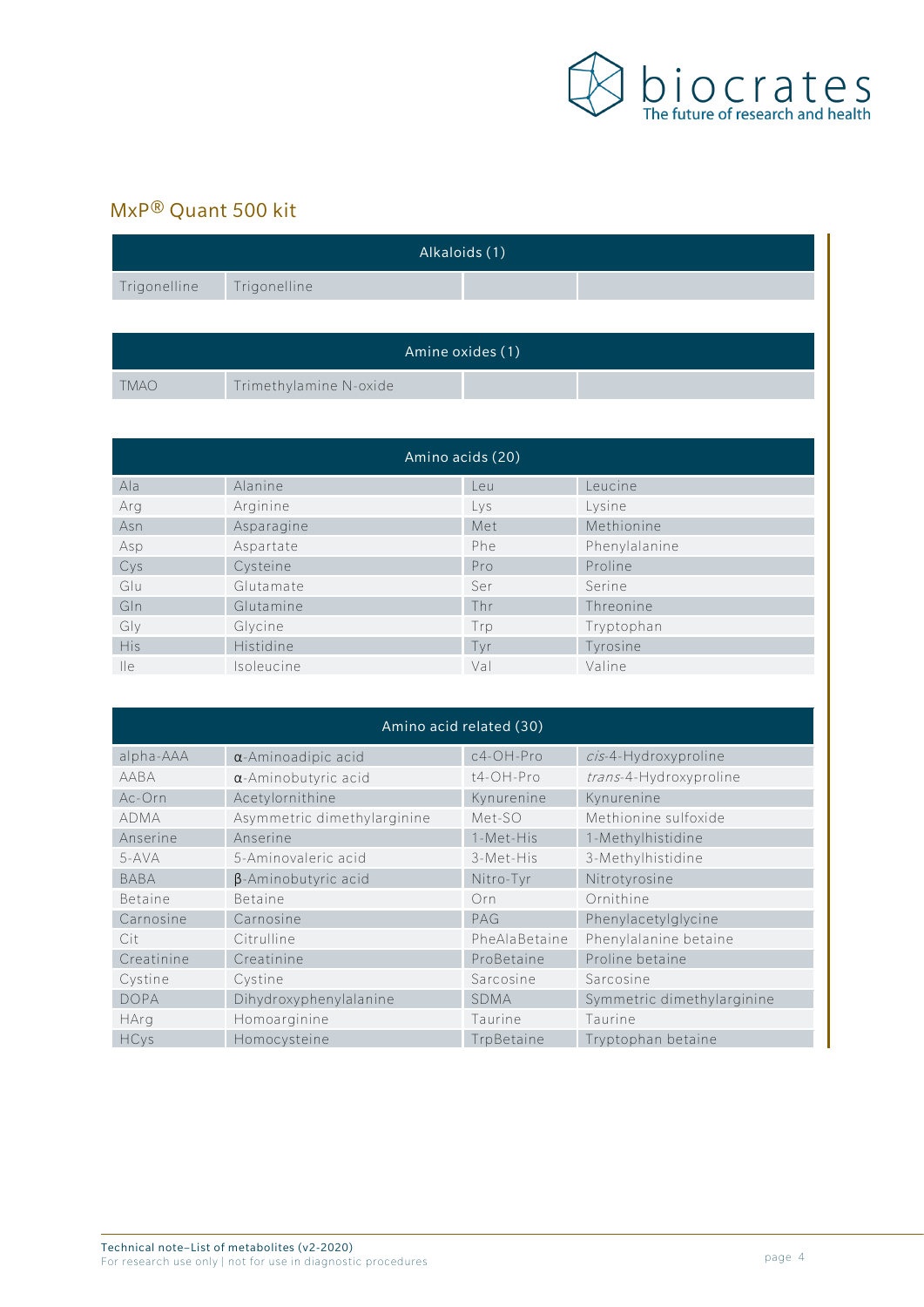

| Bile acids (14) |                            |              |                               |  |  |  |  |  |
|-----------------|----------------------------|--------------|-------------------------------|--|--|--|--|--|
| CA              | Cholic acid                | <b>GLCAS</b> | Glycolithocholic acid sulfate |  |  |  |  |  |
| CDCA            | Chenodeoxycholic acid      | <b>GUDCA</b> | Glycoursodeoxycholic acid     |  |  |  |  |  |
| <b>DCA</b>      | Deoxycholic acid           | <b>TCA</b>   | Taurocholic acid              |  |  |  |  |  |
| GCA             | Glycocholic acid           | <b>TCDCA</b> | Taurochenodeoxycholic acid    |  |  |  |  |  |
| GDCA            | Glycodeoxycholic acid      | <b>TDCA</b>  | Taurodeoxycholic acid         |  |  |  |  |  |
| GCDCA           | Glycochenodeoxycholic acid | TI CA        | Taurolithocholic acid         |  |  |  |  |  |
| <b>GLCA</b>     | Glycolithocholic acid      | <b>TMCA</b>  | Tauromurocholic acid          |  |  |  |  |  |

| Biogenic amines (9) |                          |            |            |  |  |  |  |  |
|---------------------|--------------------------|------------|------------|--|--|--|--|--|
| beta-Ala            | $\beta$ -Alanine         | Putrescine | Putrescine |  |  |  |  |  |
| GABA                | $\nu$ -Aminobutyric acid | Serotonin  | Serotonin  |  |  |  |  |  |
| Dopamine            | Dopamine                 | Spermidine | Spermidine |  |  |  |  |  |
| Histamine           | Histamine                | Spermine   | Spermine   |  |  |  |  |  |
| PFA                 | Phenylethylamine         |            |            |  |  |  |  |  |

| Carbohydrates and related (1) |                             |  |             |                        |                   |  |  |
|-------------------------------|-----------------------------|--|-------------|------------------------|-------------------|--|--|
| H.                            | Hexoses (including glucose) |  |             |                        | 0<br>LO<br>ى<br>σ |  |  |
| Carboxylic acids (7)          |                             |  |             |                        |                   |  |  |
| AconAcid                      | Aconitic acid               |  | OH-GlutAcid | 3-Hydroxyglutaric acid | Σ                 |  |  |

| Carboxylic acids (7) |                       |             |                        |  |  |  |  |  |  |
|----------------------|-----------------------|-------------|------------------------|--|--|--|--|--|--|
| AconAcid             | Aconitic acid         | OH-GlutAcid | 3-Hydroxyglutaric acid |  |  |  |  |  |  |
| DiCA(12:0)           | Dodecanedioic acid    | Lac         | Lactic acid            |  |  |  |  |  |  |
| DiCA(14:0)           | Tetradecanedioic acid | Suc:        | Succinic acid          |  |  |  |  |  |  |
| HipAcid              | Hippuric acid         |             |                        |  |  |  |  |  |  |

|                               | Cresols (1) |  |
|-------------------------------|-------------|--|
| p-Cresol-SO4 p-Cresol sulfate |             |  |

| Fatty acids (12) |                      |            |                                              |  |  |  |  |  |  |
|------------------|----------------------|------------|----------------------------------------------|--|--|--|--|--|--|
| FA(12:0)         | Lauric acid          | FA(20:1)   | Eicosenoic acid                              |  |  |  |  |  |  |
| FA(14:0)         | Myristic acid        | FA(20:2)   | Eicosadienoic acid                           |  |  |  |  |  |  |
| FA(16:0)         | Palmitic acid        | FA(20:3)   | Eicosatrienoic acid                          |  |  |  |  |  |  |
| FA(18:0)         | Stearic acid         | AА         | Arachidonic acid $(FA(20:4\omega6))$         |  |  |  |  |  |  |
| FA(18:1)         | Octadecenoic acid    | <b>FPA</b> | Eicosapentaenoic acid<br>$(FA(20:5\omega3))$ |  |  |  |  |  |  |
| FA(18:2)         | Octadecadienoic acid | <b>DHA</b> | Docosahexaenoid acid<br>$(FA(22:6\omega3))$  |  |  |  |  |  |  |

ī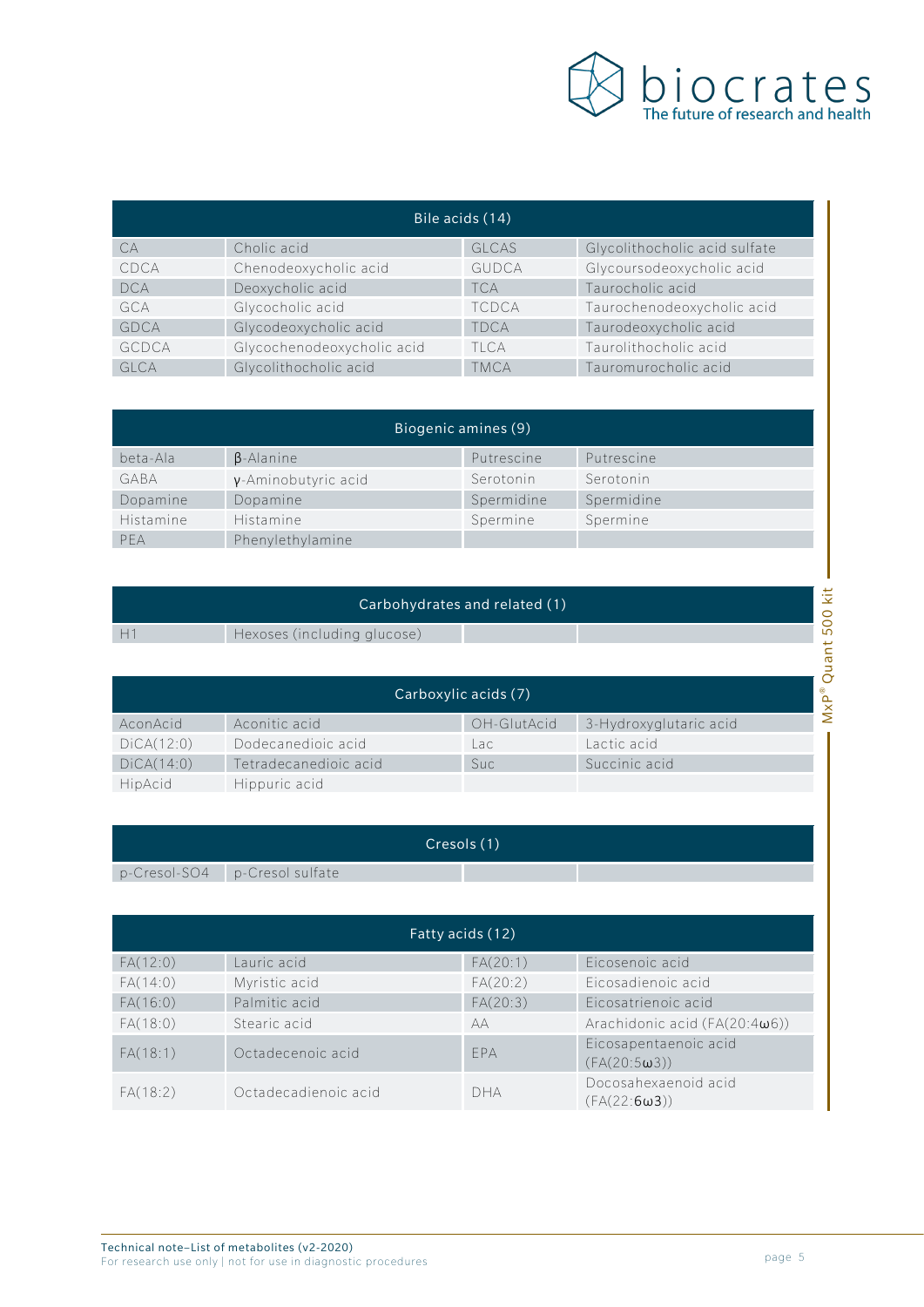

| Hormones and related (4) |               |              |                                |  |  |
|--------------------------|---------------|--------------|--------------------------------|--|--|
| AbsAcid                  | Abscisic acid | Cortisone    | Cortisone                      |  |  |
| Cortisol                 | Cortisol      | <b>DHEAS</b> | Dehydroepiandrosterone sulfate |  |  |

| Indoles and derivatives (4) |                     |           |                        |  |  |
|-----------------------------|---------------------|-----------|------------------------|--|--|
| Indole                      | Indole              | $3-IPA$   | 3-Indolepropionic acid |  |  |
| $3-IAA$                     | 3-Indoleacetic acid | $Ind-SO4$ | Indoxyl sulfate        |  |  |

| Nucleobases and related (2) |  |  |          |          |  |
|-----------------------------|--|--|----------|----------|--|
| Hypoxanthine Hypoxanthine   |  |  | Xanthine | Xanthine |  |
|                             |  |  |          |          |  |

|         |         | Vitamins and cofactors (1) |  |
|---------|---------|----------------------------|--|
| Choline | Choline |                            |  |

| 500 kit<br>Acylcarnitines (40) |                                                     |            |                                       |            |  |
|--------------------------------|-----------------------------------------------------|------------|---------------------------------------|------------|--|
| CO                             | Carnitine                                           | C10:1      | Decenoylcarnitine                     |            |  |
| C <sub>2</sub>                 | Acetylcarnitine                                     | C10:2      | Decadienoylcarnitine                  |            |  |
| C3                             | Propionylcarnitine                                  | C12        | Dodecanoylcarnitine                   |            |  |
| $C3-DC$<br>$(C4-OH)$           | Malonylcarnitine<br>(Hydroxybutyrylcarnitine)       | $C12-DC$   | Dodecanedioylcarnitine                | MxP® Quant |  |
| C <sub>3</sub> -OH             | Hydroxypropionylcarnitine                           | C12:1      | Dodecenoylcarnitine                   |            |  |
| C3:1                           | Propenoylcarnitine                                  | C14        | Tetradecanoylcarnitine                |            |  |
| C4                             | Butyrylcarnitine                                    | C14:1      | Tetradecenoylcarnitine                |            |  |
| C4:1                           | Butenylcarnitine                                    | $C14:1-OH$ | Hydroxytetradecenoylcarnitine         |            |  |
| C <sub>5</sub>                 | Valerylcarnitine                                    | C14:2      | Tetradecadienoylcarnitine             |            |  |
| $C5-DC$<br>$(C6-OH)$           | Glutarylcarnitine<br>(Hydroxyhexanoylcarnitine)     | $C14:2-OH$ | Hydroxytetradecadienoyl-<br>carnitine |            |  |
| $C5-M-DC$                      | Methylglutarylcarnitine                             | C16        | Hexadecanoylcarnitine                 |            |  |
| $C5-OH$<br>$(C3-DC-M)$         | Hydroxyvalerylcarnitine<br>(Methylmalonylcarnitine) | $C16-OH$   | Hydroxyhexadecanoylcarnitine          |            |  |
| C5:1                           | Tiglylcarnitine                                     | C16:1      | Hexadecenoylcarnitine                 |            |  |
| $C5:1-DC$                      | Glutaconylcarnitine                                 | C16:1-OH   | Hydroxyhexadecenoylcarnitine          |            |  |
| C6 (C4:1-DC)                   | Hexanoylcarnitine<br>(Fumarylcarnitine)             | C16:2      | Hexadecadienoylcarnitine              |            |  |
| C6:1                           | Hexenoylcarnitine                                   | C16:2-OH   | Hydroxyhexadecadienoyl-<br>carnitine  |            |  |
| $C7-DC$                        | Pimeloylcarnitine                                   | C18        | Octadecanoylcarnitine                 |            |  |
| C8                             | Octanoylcarnitine                                   | C18:1      | Octadecenoylcarnitine                 |            |  |
| C <sub>9</sub>                 | Nonaylcarnitine                                     | C18:1-OH   | Hydroxyoctadecenoylcarnitine          |            |  |
| C10                            | Decanoylcarnitine                                   | C18:2      | Octadecadienylcarnitine               |            |  |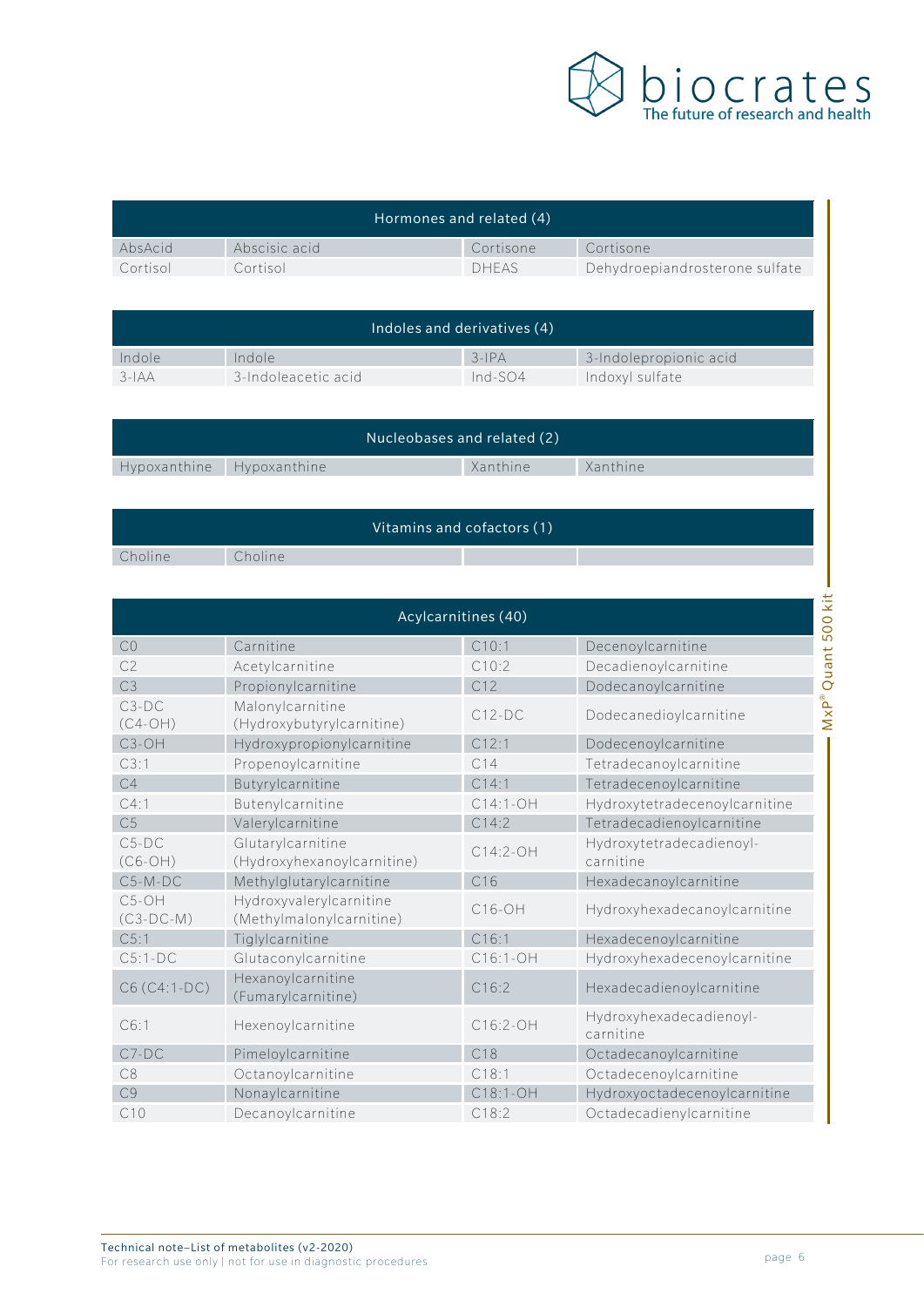

| Lysophosphatidylcholines (14) |                |                |                |  |  |  |
|-------------------------------|----------------|----------------|----------------|--|--|--|
| IysoPC a C14:0                | IysoPCa C18:0  | IysoPC a C20:4 | IysoPCa C28:0  |  |  |  |
| IysoPCa C16:0                 | IysoPC a C18:1 | IysoPCa C24:0  | IysoPC a C28:1 |  |  |  |
| IysoPC a C16:1                | IysoPCa C18:2  | IysoPCa C26:0  |                |  |  |  |
| IysoPCa C17:0                 | IysoPCa C20:3  | IysoPC a C26:1 |                |  |  |  |

| Phosphatidylcholines (76) |             |             |                                            |  |  |
|---------------------------|-------------|-------------|--------------------------------------------|--|--|
| PC aa C24:0               | PC aa C36:6 | PC ae C30:0 | PC ae C38:4                                |  |  |
| PC aa C26:0               | PC aa C38:0 | PC ae C30:1 | PC ae C38:5                                |  |  |
| PC aa C28:1               | PC aa C38:1 | PC ae C30:2 | PC ae C38:6                                |  |  |
| PC aa C30:0               | PC aa C38:3 | PC ae C32:1 | PC ae C40:1                                |  |  |
| PC aa C30:2               | PC aa C38:4 | PC ae C32:2 | PC ae C40:2                                |  |  |
| PC aa C32:0               | PC aa C38:5 | PC ae C34:0 | PC ae C40:3                                |  |  |
| PC aa C32:1               | PC aa C38:6 | PC ae C34:1 | PC ae C40:4                                |  |  |
| PC aa C32:2               | PC aa C40:1 | PC ae C34:2 | PC ae C40:5                                |  |  |
| PC aa C32:3               | PC aa C40:2 | PC ae C34:3 | PC ae C40:6                                |  |  |
| PC aa C34:1               | PC aa C40:3 | PC ae C36:0 | PC ae C42:0                                |  |  |
| PC aa C34:2               | PC aa C40:4 | PC ae C36:1 | PC ae C42:1<br>kit                         |  |  |
| PC aa C34:3               | PC aa C40:5 | PC ae C36:2 | PC ae C42:2<br>$\overline{O}$              |  |  |
| PC aa C34:4               | PC aa C40:6 | PC ae C36:3 | PC ae C42:3<br>$\overline{5}$              |  |  |
| PC aa C36:0               | PC aa C42:0 | PC ae C36:4 | uant<br>PC ae C42:4                        |  |  |
| PC aa C36:1               | PC aa C42:1 | PC ae C36:5 | PC ae C42:5<br>$\overline{O}$              |  |  |
| PC aa C36:2               | PC aa C42:2 | PC ae C38:0 | PC ae C44:3                                |  |  |
| PC aa C36:3               | PC aa C42:4 | PC ae C38:1 | $M \times P^{\circledcirc}$<br>PC ae C44:4 |  |  |
| PC aa C36:4               | PC aa C42:5 | PC ae C38:2 | PC ae C44:5                                |  |  |
| PC aa C36:5               | PC aa C42:6 | PC ae C38:3 | PC ae C44:6                                |  |  |

| Sphingomyelins (15)  |                 |                                |                      |  |  |  |
|----------------------|-----------------|--------------------------------|----------------------|--|--|--|
| SM (OH) C14:1        | <b>SM C18:0</b> | SM (OH) C22:2                  | SM (OH) C24:1        |  |  |  |
| SM C16:0             | SM C18:1        | SM C <sub>22:3</sub>           | SM C26:0             |  |  |  |
| SM C <sub>16:1</sub> | SMC20:2         | SM C <sub>24:0</sub>           | SM C <sub>26:1</sub> |  |  |  |
| SM (OH) C16:1        | SM (OH) C22:1   | $SM$ C <sub>24</sub> $\cdot$ 1 |                      |  |  |  |

| Ceramides (28)  |                     |                 |                 |  |  |
|-----------------|---------------------|-----------------|-----------------|--|--|
| Cer(d16:1/18:0) | Cer(d18:1/18:0(OH)) | Cer(d18:1/24:0) | Cer(d18:2/18:0) |  |  |
| Cer(d16:1/20:0) | Cer(d18:1/18:0)     | Cer(d18:1/24:1) | Cer(d18:2/18:1) |  |  |
| Cer(d16:1/22:0) | Cer(d18:1/18:1)     | Cer(d18:1/25:0) | Cer(d18:2/20:0) |  |  |
| Cer(d16:1/23:0) | Cer(d18:1/20:0(OH)) | Cer(d18:1/26:0) | Cer(d18:2/22:0) |  |  |
| Cer(d16:1/24:0) | Cer(d18:1/20:0)     | Cer(d18:1/26:1) | Cer(d18:2/23:0) |  |  |
| Cer(d18:1/14:0) | Cer(d18:1/22:0)     | Cer(d18:2/14:0) | Cer(d18:2/24:0) |  |  |
| Cer(d18:1/16:0) | Cer(d18:1/23:0)     | Cer(d18:2/16:0) | Cer(d18:2/24:1) |  |  |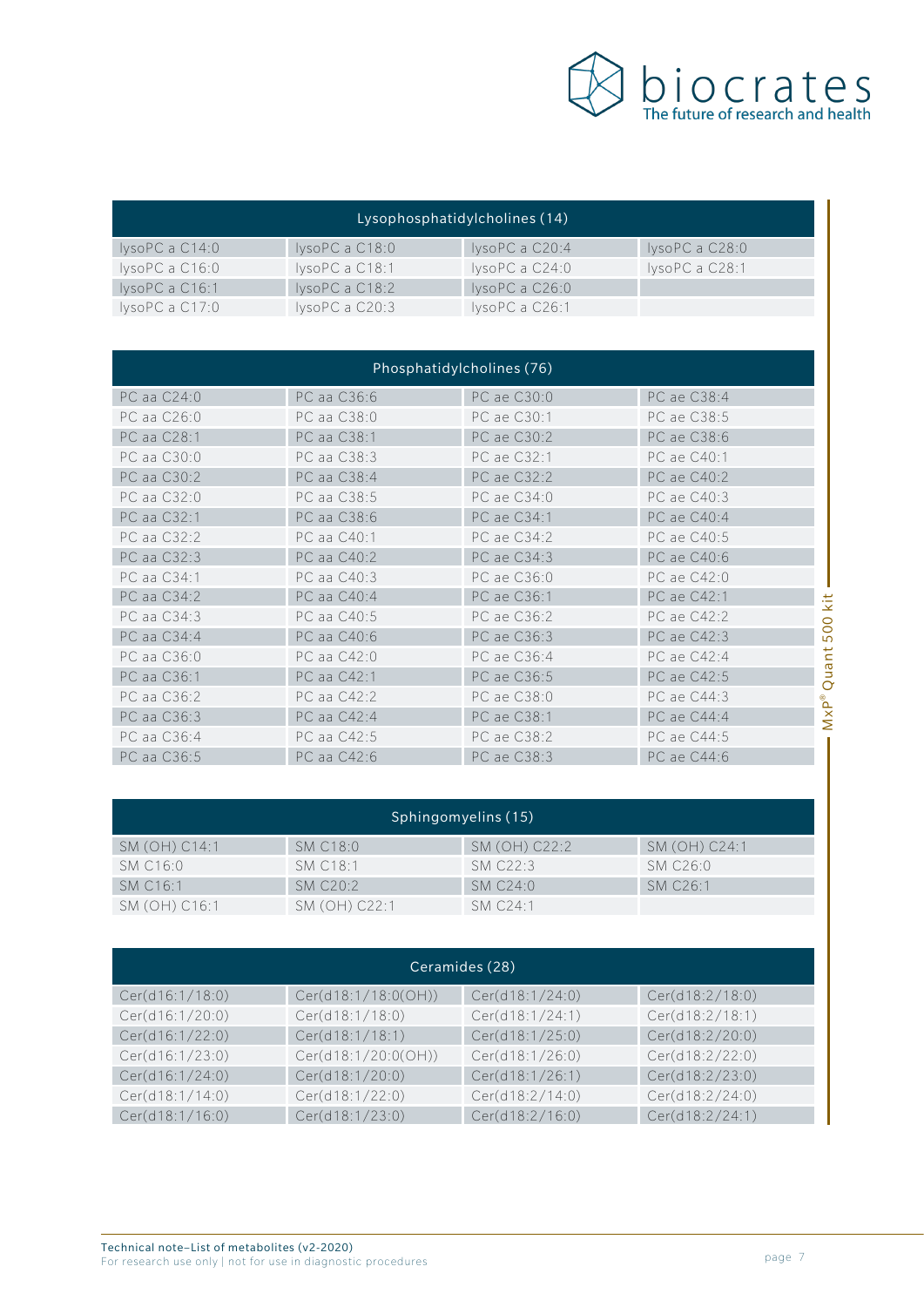

| Dihydroceramides (8) . |                 |                 |                     |  |  |
|------------------------|-----------------|-----------------|---------------------|--|--|
| Cer(d18:0/18:0(OH))    | Cer(d18:0/20:0) | Cer(d18:0/24:0) | Cer(d18:0/26:1(OH)) |  |  |
| Cer(d18:0/18:0)        | Cer(d18:0/22:0) | Cer(d18:0/24:1) | Cer(d18:0/26:1)     |  |  |

| Hexosylceramides (19) |                    |                    |                    |  |  |  |  |
|-----------------------|--------------------|--------------------|--------------------|--|--|--|--|
| HexCer(d16:1/22:0)    | HexCer(d18:1/18:1) | HexCer(d18:1/24:1) | HexCer(d18:2/20:0) |  |  |  |  |
| HexCer(d16:1/24:0)    | HexCer(d18:1/20:0) | HexCer(d18:1/26:0) | HexCer(d18:2/22:0) |  |  |  |  |
| HexCer(d18:1/14:0)    | HexCer(d18:1/22:0) | HexCer(d18:1/26:1) | HexCer(d18:2/23:0) |  |  |  |  |
| HexCer(d18:1/16:0)    | HexCer(d18:1/23:0) | HexCer(d18:2/16:0) | HexCer(d18:2/24:0) |  |  |  |  |
| HexCer(d18:1/18:0)    | HexCer(d18:1/24:0) | HexCer(d18:2/18:0) |                    |  |  |  |  |

| Dihexosylceramides (9) |                     |                     |  |  |  |  |
|------------------------|---------------------|---------------------|--|--|--|--|
| Hex2Cer(d18:1/14:0)    | Hex2Cer(d18:1/20:0) | Hex2Cer(d18:1/24:1) |  |  |  |  |
| Hex2Cer(d18:1/16:0)    | Hex2Cer(d18:1/22:0) | Hex2Cer(d18:1/26:0) |  |  |  |  |
| Hex2Cer(d18:1/18:0)    | Hex2Cer(d18:1/24:0) | Hex2Cer(d18:1/26:1) |  |  |  |  |

| Trihexosylceramides (6) |                     |                     |  |  |
|-------------------------|---------------------|---------------------|--|--|
| Hex3Cer(d18:1/16:0)     | Hex3Cer(d18:1/24:1) | Hex3Cer(d18:1/20:0) |  |  |
| Hex3Cer(d18:1/18:0)     | Hex3Cer(d18:1/26:1) | Hex3Cer(d18:1/22:0) |  |  |

| Cholesteryl esters (22) |          |          |          |
|-------------------------|----------|----------|----------|
| CE(14:0)                | CE(17:0) | CE(20:0) | CE(22:1) |
| CE(14:1)                | CE(17:1) | CE(20:1) | CE(22:2) |
| CE(15:0)                | CE(18:0) | CE(20:3) | CE(22:5) |
| CE(15:1)                | CE(18:1) | CE(20:4) | CE(22:6) |
| CE(16:0)                | CE(18:2) | CE(20:5) |          |
| CE(16:1)                | CE(18:3) | CE(22:0) |          |

| Diglycerides (44) |                  |                  |                   |
|-------------------|------------------|------------------|-------------------|
| $DG(14:0_14:0)$   | $DG(16:0_20:3)$  | $DG(18:1\_18:2)$ | DG(18:2 18:3)     |
| $DG(14:0_18:1)$   | $DG(16:0_20:4)$  | $DG(18:1\_18:3)$ | $DG(18:2_18:4)$   |
| $DG(14:0_18:2)$   | $DG(16:1\_18:0)$ | $DG(18:1\_18:4)$ | DG(18:2_20:0)     |
| $DG(14:0_20:0)$   | $DG(16:1\_18:1)$ | $DG(18:1\_20:0)$ | DG(18:2_20:4)     |
| $DG(14:1\_18:1)$  | $DG(16:1\_18:2)$ | $DG(18:1\_20:1)$ | DG(18:3_18:3)     |
| $DG(14:1\_20:2)$  | $DG(16:1\_20:0)$ | $DG(18:1\_20:2)$ | DG(18:3_20:2)     |
| $DG(16:0_16:0)$   | DG(17:0_17:1)    | DG(18:1_20:3)    | DG(21:0_22:6)     |
| $DG(16:0_16:1)$   | DG(17:0_18:1)    | $DG(18:1\_20:4)$ | $DG(22:1_22:2)$   |
| $DG(16:0_18:1)$   | $DG(18:0_220:0)$ | $DG(18:1\_22:5)$ | $DG-O(14:0_18:2)$ |
| DG(16:0_18:2)     | DG(18:0_20:4)    | $DG(18:1\_22:6)$ | $DG-O(16:0_18:1)$ |
| $DG(16:0_20:0)$   | $DG(18:1\_18:1)$ | DG(18:2_18:2)    | DG-O(16:0_20:4)   |

MxP® Quant 500 kit

Ï

MxP® Quant 500 kit -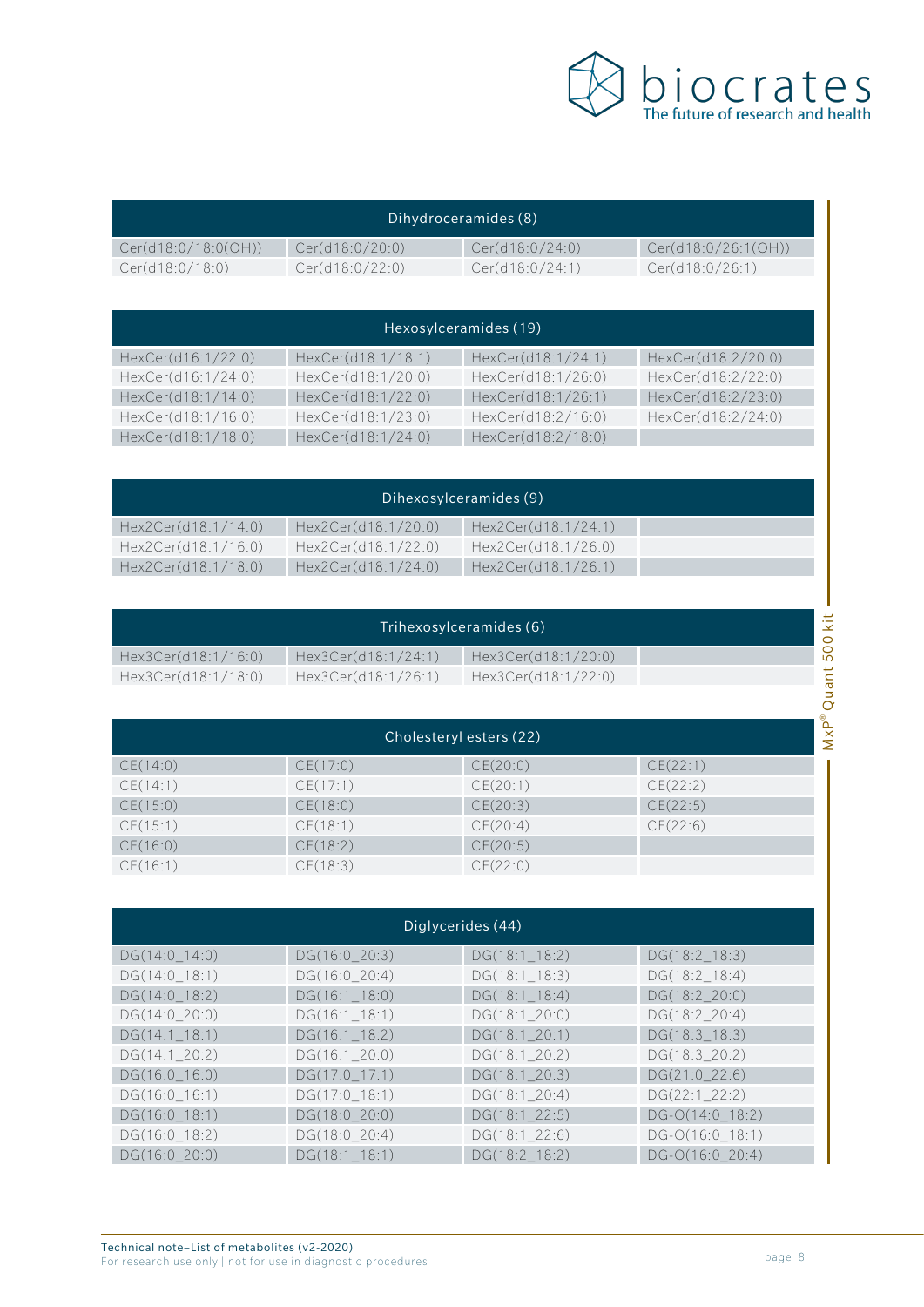

|                 |                  | Triglycerides (242) |                  |              |
|-----------------|------------------|---------------------|------------------|--------------|
| TG(14:0 32:2)   | TG(16:1 28:0)    | $TG(18:0_34:2)$     | TG(18:2 33:1)    |              |
| $TG(14:0_34:0)$ | $TG(16:1\_30:1)$ | $TG(18:0_34:3)$     | $TG(18:2\_33:2)$ |              |
| $TG(14:0_34:1)$ | $TG(16:1_32:0)$  | $TG(18:0_36:1)$     | $TG(18:2\_34:0)$ |              |
| $TG(14:0_34:2)$ | $TG(16:1_32:1)$  | $TG(18:0_36:2)$     | $TG(18:2\_34:1)$ |              |
| $TG(14:0_34:3)$ | $TG(16:1_32:2)$  | $TG(18:0_36:3)$     | $TG(18:2_34:2)$  |              |
| $TG(14:0_35:1)$ | $TG(16:1\_33:1)$ | $TG(18:0_36:4)$     | $TG(18:2\_34:3)$ |              |
| $TG(14:0_35:2)$ | $TG(16:1_34:0)$  | $TG(18:0_36:5)$     | $TG(18:2_34:4)$  |              |
| $TG(14:0_36:1)$ | TG(16:1 34:1)    | $TG(18:0_38:6)$     | $TG(18:2\_35:1)$ |              |
| $TG(14:0_36:2)$ | $TG(16:1_34:2)$  | TG(18:0_38:7)       | $TG(18:2_35:2)$  |              |
| $TG(14:0_36:3)$ | $TG(16:1\_34:3)$ | $TG(18:1\_26:0)$    | $TG(18:2\_35:3)$ |              |
| $TG(14:0_36:4)$ | $TG(16:1_36:1)$  | $TG(18:1\_28:1)$    | $TG(18:2_36:0)$  |              |
| $TG(14:0_38:4)$ | $TG(16:1\_36:2)$ | $TG(18:1\_30:0)$    | $TG(18:2\_36:1)$ |              |
| $TG(14:0_38:5)$ | $TG(16:1_36:3)$  | $TG(18:1\_30:1)$    | $TG(18:2_36:2)$  |              |
| $TG(14:0_39:3)$ | $TG(16:1\_36:4)$ | $TG(18:1\_30:2)$    | $TG(18:2_36:3)$  |              |
| $TG(16:0_28:1)$ | $TG(16:1_36:5)$  | $TG(18:1\_31:0)$    | $TG(18:2_36:4)$  |              |
| $TG(16:0_28:2)$ | $TG(16:1\_38:3)$ | $TG(18:1\_32:0)$    | $TG(18:2\_36:5)$ |              |
| TG(16:0_30:2)   | $TG(16:1_38:4)$  | $TG(18:1\_32:1)$    | $TG(18:2_38:4)$  |              |
| $TG(16:0_32:0)$ | $TG(16:1\_38:5)$ | $TG(18:1_32:2)$     | $TG(18:2\_38:5)$ |              |
| $TG(16:0_32:1)$ | $TG(17:0_32:1)$  | $TG(18:1_32:3)$     | $TG(18:2\_38:6)$ |              |
| TG(16:0 32:2)   | $TG(17:0_34:1)$  | $TG(18:1\_33:0)$    | $TG(18:3_30:0)$  | kit          |
| $TG(16:0_32:3)$ | TG(17:0_34:2)    | $TG(18:1\_33:1)$    | $TG(18:3_32:0)$  | 500          |
| $TG(16:0_33:1)$ | $TG(17:0_34:3)$  | $TG(18:1\_33:2)$    | $TG(18:3_32:1)$  |              |
| $TG(16:0_33:2)$ | TG(17:0_36:3)    | $TG(18:1\_33:3)$    | $TG(18:3_3:2)$   | Ouant        |
| $TG(16:0_34:0)$ | $TG(17:0_36:4)$  | $TG(18:1\_34:1)$    | $TG(18:3_34:0)$  |              |
| $TG(16:0_34:1)$ | $TG(17:1\_32:1)$ | $TG(18:1_34:2)$     | $TG(18:3_34:1)$  |              |
| $TG(16:0_34:2)$ | $TG(17:1\_34:1)$ | $TG(18:1\_34:3)$    | $TG(18:3_34:2)$  | $M \times P$ |
| $TG(16:0_34:3)$ | $TG(17:1_34:2)$  | $TG(18:1\_34:4)$    | $TG(18:3_34:3)$  |              |
| $TG(16:0_34:4)$ | $TG(17:1\_34:3)$ | $TG(18:1\_35:2)$    | $TG(18:3_35:2)$  |              |
| $TG(16:0_35:1)$ | $TG(17:1\_36:3)$ | $TG(18:1_35:3)$     | $TG(18:3_36:1)$  |              |
| $TG(16:0_35:2)$ | $TG(17:1\_36:4)$ | $TG(18:1\_36:0)$    | $TG(18:3_36:2)$  |              |
| TG(16:0 35:3)   | $TG(17:1\_36:5)$ | $TG(18:1\_36:1)$    | $TG(18:3_36:3)$  |              |
| $TG(16:0_36:2)$ | $TG(17:1\_38:5)$ | $TG(18:1_36:2)$     | $TG(18:3_36:4)$  |              |
| TG(16:0_36:3)   | $TG(17:1\_38:6)$ | $TG(18:1_36:3)$     | $TG(18:3_38:5)$  |              |
| $TG(16:0_36:4)$ | $TG(17:1\_38:7)$ | $TG(18:1_36:4)$     | $TG(18:3_38:6)$  |              |
| $TG(16:0_36:5)$ | TG(17:2_34:2)    | $TG(18:1\_36:5)$    | $TG(20:0_32:3)$  |              |
| $TG(16:0_36:6)$ | $TG(17:2\_34:3)$ | $TG(18:1_36:6)$     | $TG(20:0_32:4)$  |              |
| $TG(16:0_37:3)$ | $TG(17:2_36:2)$  | $TG(18:1\_38:5)$    | $TG(20:0_34:1)$  |              |
| $TG(16:0_38:1)$ | TG(17:2_36:3)    | $TG(18:1\_38:6)$    | $TG(20:1\_24:3)$ |              |
| $TG(16:0_38:2)$ | $TG(17:2_36:4)$  | $TG(18:1\_38:7)$    | $TG(20:1\_26:1)$ |              |
| $TG(16:0_38:3)$ | $TG(17:2\_38:5)$ | TG(18:2_28:0)       | $TG(20:1\_30:1)$ |              |
| $TG(16:0_38:4)$ | TG(17:2_38:6)    | TG(18:2_30:0)       | $TG(20:1\_31:0)$ |              |
| $TG(16:0_38:5)$ | TG(17:2_38:7)    | $TG(18:2\_30:1)$    | $TG(20:1\_32:1)$ |              |
| $TG(16:0_38:6)$ | $TG(18:0_30:0)$  | $TG(18:2\_31:0)$    | $TG(20:1\_32:2)$ |              |
| TG(16:0_38:7)   | $TG(18:0_30:1)$  | $TG(18:2\_32:0)$    | $TG(20:1\_32:3)$ |              |
| $TG(16:0_40:6)$ | $TG(18:0_32:0)$  | $TG(18:2_32:1)$     | $TG(20:1\_34:0)$ |              |
| TG(16:0_40:7)   | $TG(18:0_32:1)$  | $TG(18:2_32:2)$     | $TG(20:1\_34:1)$ |              |
| $TG(16:0_40:8)$ | TG(18:0_32:2)    | TG(18:2_33:0)       | $TG(20:1\_34:2)$ |              |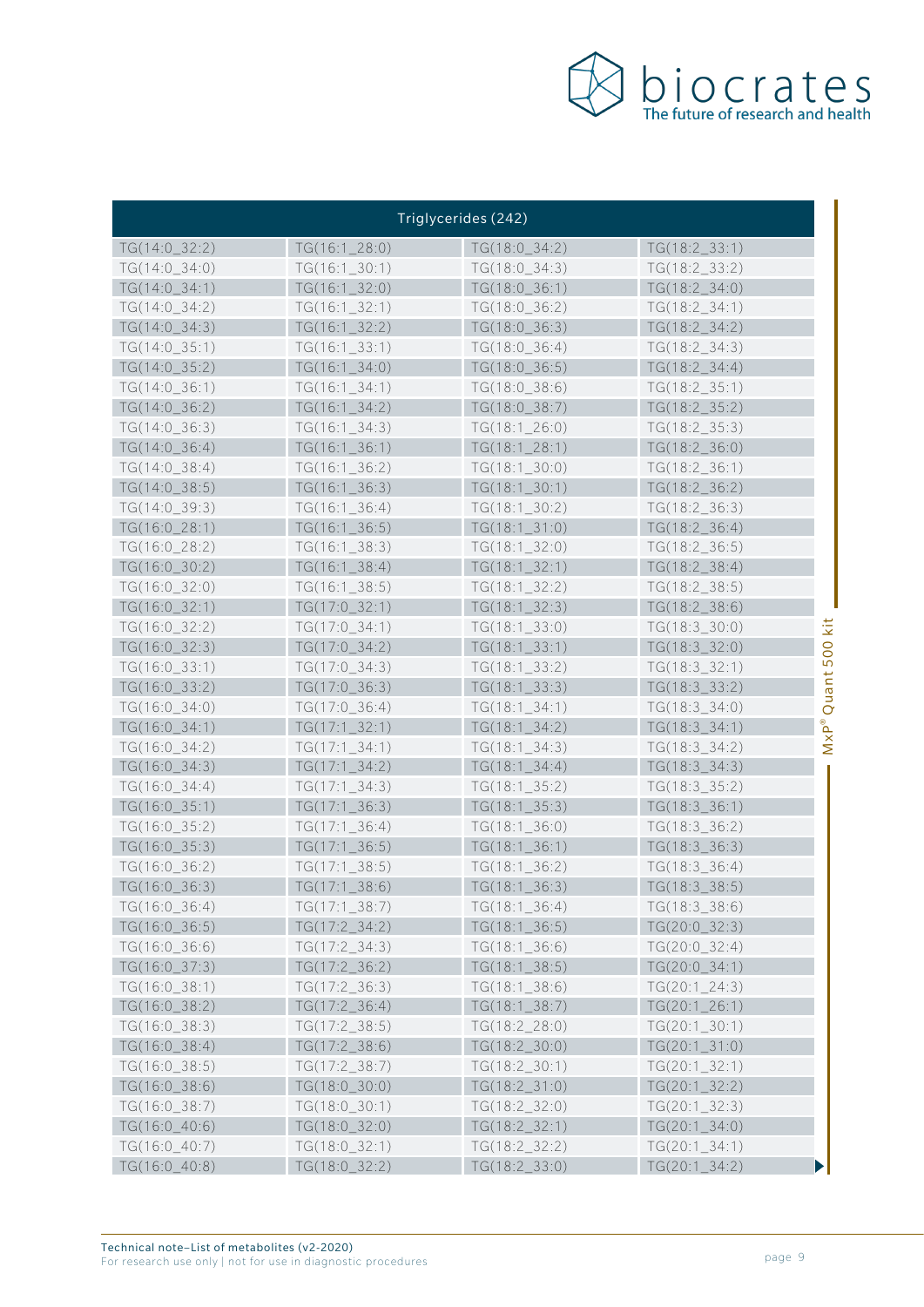

| kit                              |
|----------------------------------|
| $\overline{O}$<br>$\overline{5}$ |
| $\overline{a}$                   |
| <b>D</b>                         |
| $\circ$                          |
| $M \times P$                     |
|                                  |
|                                  |
|                                  |
|                                  |
|                                  |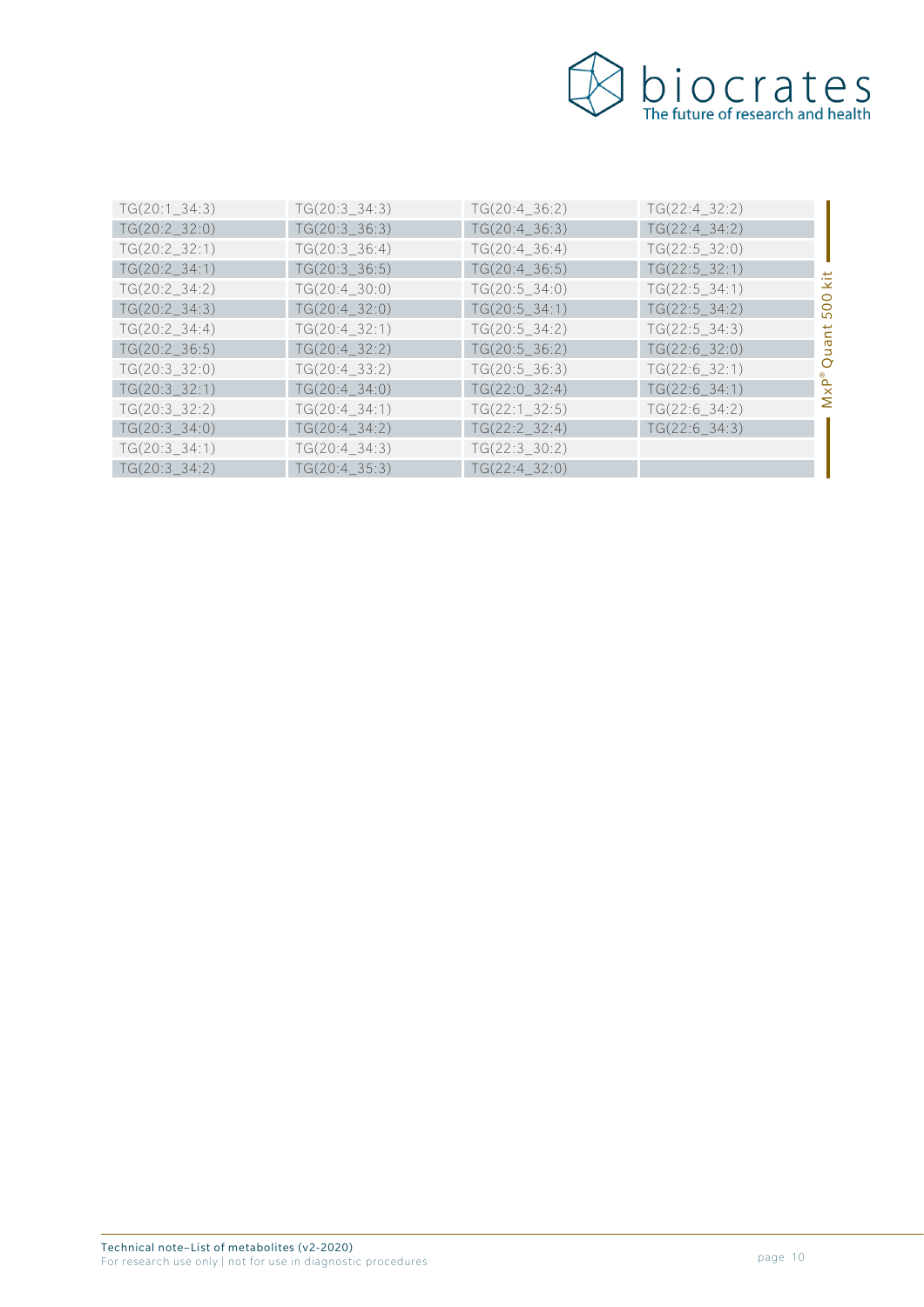

# AbsoluteIDQ® p400 HR kit

| Amino acids (21) |                          |     |               |  |
|------------------|--------------------------|-----|---------------|--|
| Ala              | Alanine                  | Leu | Leucine       |  |
| Arg              | Arginine                 | Lys | Lysine        |  |
| Asn              | Asparagine               | Met | Methionine    |  |
| Asp              | Aspartate                | Phe | Phenylalanine |  |
| Cys              | Cysteine                 | Pro | Proline       |  |
| Glu              | Glutamate                | Ser | Serine        |  |
| GIn              | Glutamine                | Thr | Threonine     |  |
| Gly              | Glycine                  | Trp | Tryptophan    |  |
| <b>His</b>       | Histidine                | Tyr | Tyrosine      |  |
| $\mathsf{He}$    | Isoleucine <sup>5)</sup> | Val | Valine        |  |
| xLeu             | Leucine + isoleucine     |     |               |  |

| Biogenic amines (21) |                             |             |                            |  |
|----------------------|-----------------------------|-------------|----------------------------|--|
| Ac-Orn               | Acetylornithine             | Met-SO      | Methionine sulfoxide       |  |
| alpha-AAA            | alpha-Aminoadipic acid      | Nitro-Tyr   | Nitrotyrosine              |  |
| <b>ADMA</b>          | Asymmetric dimethylarginine | PFA         | Phenylethylamine           |  |
| Carnosine            | Carnosine                   | Putrescine  | Putrescine                 |  |
| Creatinine           | Creatinine                  | Sarcosine   | Sarcosine                  |  |
| <b>DOPA</b>          | Dihydroxyphenylalanine      | Serotonin   | Serotonin                  |  |
| Dopamine             | Dopamine                    | Spermidine  | Spermidine                 |  |
| Histamine            | Histamine                   | Spermine    | Spermine                   |  |
| $c4$ -OH-Pro         | cis-4-Hydroxyproline        | <b>SDMA</b> | Symmetric dimethylarginine |  |
| t4-OH-Pro            | trans-4-Hydroxyproline      | Taurine     | Taurine                    |  |
| Kynurenine           | Kynurenine                  |             |                            |  |

| Monosaccharides (1) |                             |  |  |
|---------------------|-----------------------------|--|--|
|                     | Hexoses (including glucose) |  |  |

5) Analyzed by additional LC-MS injection in parallel reaction monitoring (PRM) mode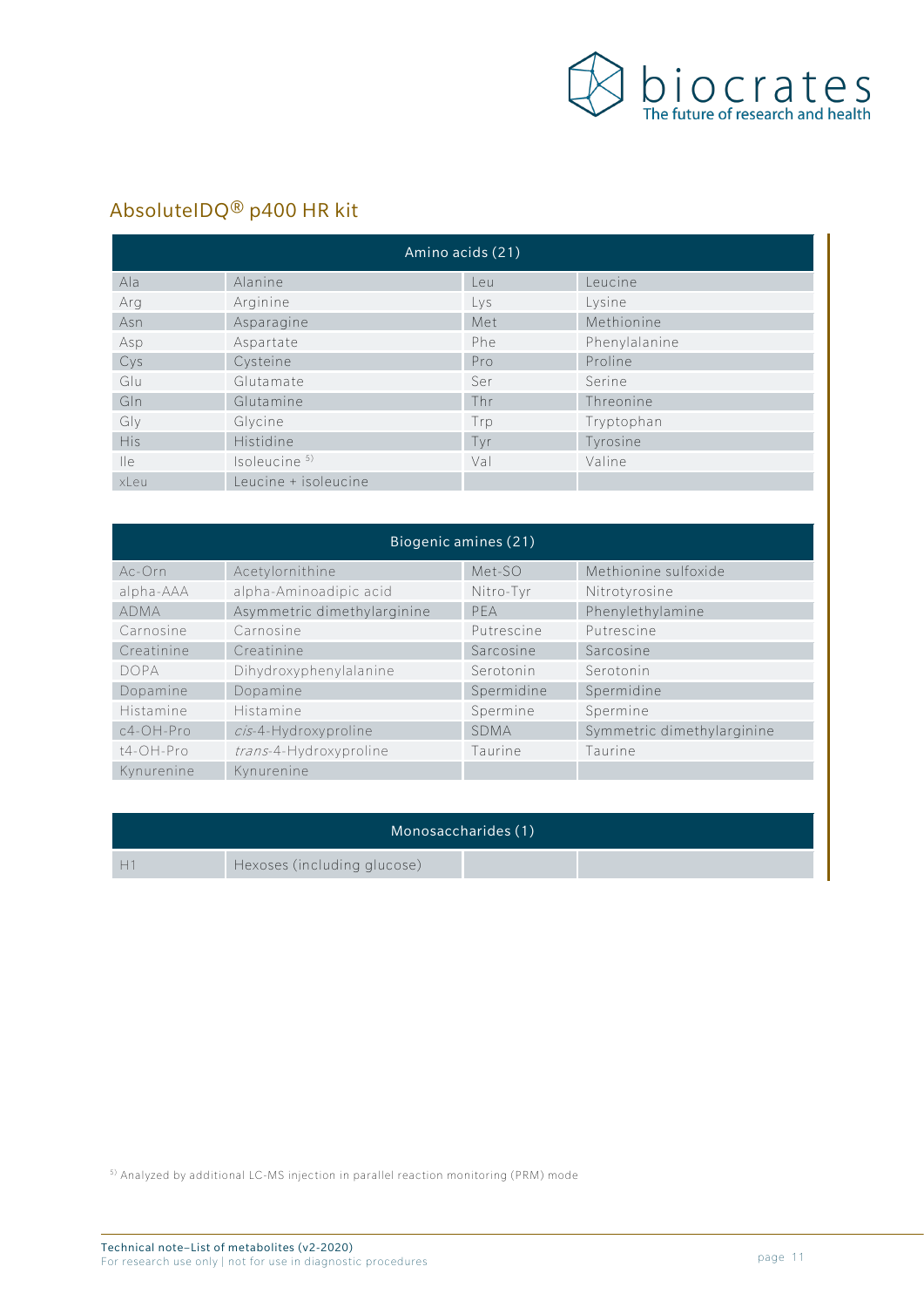

| Acylcarnitines (55) |                           |               |                                                          |  |
|---------------------|---------------------------|---------------|----------------------------------------------------------|--|
| AC(0:0)             | Carnitine                 | AC(10:2)      | Decadienoylcarnitine                                     |  |
| AC(2:0)             | Acetylcarnitine           | AC(10:3)      | Decatrienoylcarnitine                                    |  |
| AC(3:0)             | Propionoylcarnitine       | AC(11:0)      | Dimethylnonanoylcarnitine                                |  |
| $AC(3:0-DC)$        | Malonylcarnitine          | AC(12:0)      | Dodecanoylcarnitine                                      |  |
| $AC(3:0-OH)$        | Hydroxypropionylcarnitine | $AC(12:0-DC)$ | Dodecanedioylcarnitine                                   |  |
| AC(3:1)             | Propenoylcarnitine        | AC(12:1)      | Dodecenoylcarnitine                                      |  |
| AC(4:0)             | Butyrylcarnitine          | AC(13:0)      | Tridecanoylcarnitine                                     |  |
| $AC(4:0-DC)$        | Methylmalonylcarnitine    | AC(14:0)      | Tetradecanoylcarnitine                                   |  |
| $AC(4:0-OH)$        | Hydroxybutyrylcarnitine   | $AC(14:0-OH)$ | Hydroxymyristoylcarnitine                                |  |
| AC(4:1)             | Butenylcarnitine          | AC(14:1)      | Tetradecenoylcarnitine                                   |  |
| $AC(4:1-DC)$        | Fumarylcarnitine          | $AC(14:1-DC)$ | Carboxytridecenoylcarnitine                              |  |
| AC(5:0)             | Valerylcarnitine          | $AC(14:1-OH)$ | Hydroxytetradecenoylcarnitine                            |  |
| $AC(5:0-DC)$        | Glutarylcarnitine         | AC(14:2)      | Tetradecadienoylcarnitine                                |  |
| $AC(5:0-OH)$        | Hydroxyvalerylcarnitine   | $AC(14:2-OH)$ | Hydroxytetradecadienoyl-<br>carnitine                    |  |
| AC(5:1)             | Tiglylcarnitine           | AC(15:0)      | Pentadecanoylcarnitine                                   |  |
| $AC(5:1-DC)$        | Glutaconylcarnitine       | AC(16:0)      | Hexadecanoylcarnitine                                    |  |
| AC(6:0)             | Hexanoylcarnitine         | $AC(16:0-OH)$ | Hydroxyhexadecanoylcarnitine                             |  |
| $AC(6:0-DC)$        | Adipoylcarnitine          | AC(16:1)      | Hexadecenoylcarnitine                                    |  |
| $AC(6:0-OH)$        | Hydroxyhexanoylcarnitine  | $AC(16:1-OH)$ | Hydroxyhexadecenoylcarnitine                             |  |
| AC(6:1)             | Hexenoylcarnitine         | AC(16:2)      | Hexadecadienoylcarnitine                                 |  |
| AC(7:0)             | Heptanoylcarnitine        | $AC(16:2-OH)$ | AbsoluteIDQ®p400<br>Hydroxyhexadecadienoyl-<br>carnitine |  |
| $AC(7:0-DC)$        | Pimeloylcarnitine         | AC(17:0)      | Heptadecanoylcarnitine                                   |  |
| AC(8:0)             | Octanoylcarnitine         | AC(18:0)      | Octadecanoylcarnitine                                    |  |
| AC(8:1)             | Octenoylcarnitine         | AC(18:1)      | Octadecenoylcarnitine                                    |  |
| $AC(8:1-OH)$        | Hydroxyoctenoylcarnitine  | $AC(18:1-OH)$ | Hydroxyoctadecenoylcarnitine                             |  |
| AC(9:0)             | Nonaylcarnitine           | AC(18:2)      | Octadecadienylcarnitine                                  |  |
| AC(10:0)            | Decanoylcarnitine         | AC(19:0)      | Nonadecanoylcarnitine                                    |  |
| AC(10:1)            | Decenoylcarnitine         |               |                                                          |  |

| Lysophosphatidylcholines (24) |           |           |               |  |
|-------------------------------|-----------|-----------|---------------|--|
| LPC(12:0)                     | LPC(17:1) | LPC(20:2) | LPC(24:1)     |  |
| LPC(14:0)                     | LPC(18:0) | LPC(20:3) | $LPC-O(16:1)$ |  |
| LPC(15:0)                     | LPC(18:1) | LPC(20:4) | $LPC-O(17:1)$ |  |
| LPC(16:0)                     | LPC(18:2) | LPC(22:5) | $LPC-O(18:0)$ |  |
| LPC(16:1)                     | LPC(20:0) | LPC(22:6) | $LPC-O(18:1)$ |  |
| LPC(17:0)                     | LPC(20:1) | LPC(24:0) | $LPC-O(18:2)$ |  |

Technical note–List of metabolites (v2-2020) For research use only | not for use in diagnostic procedures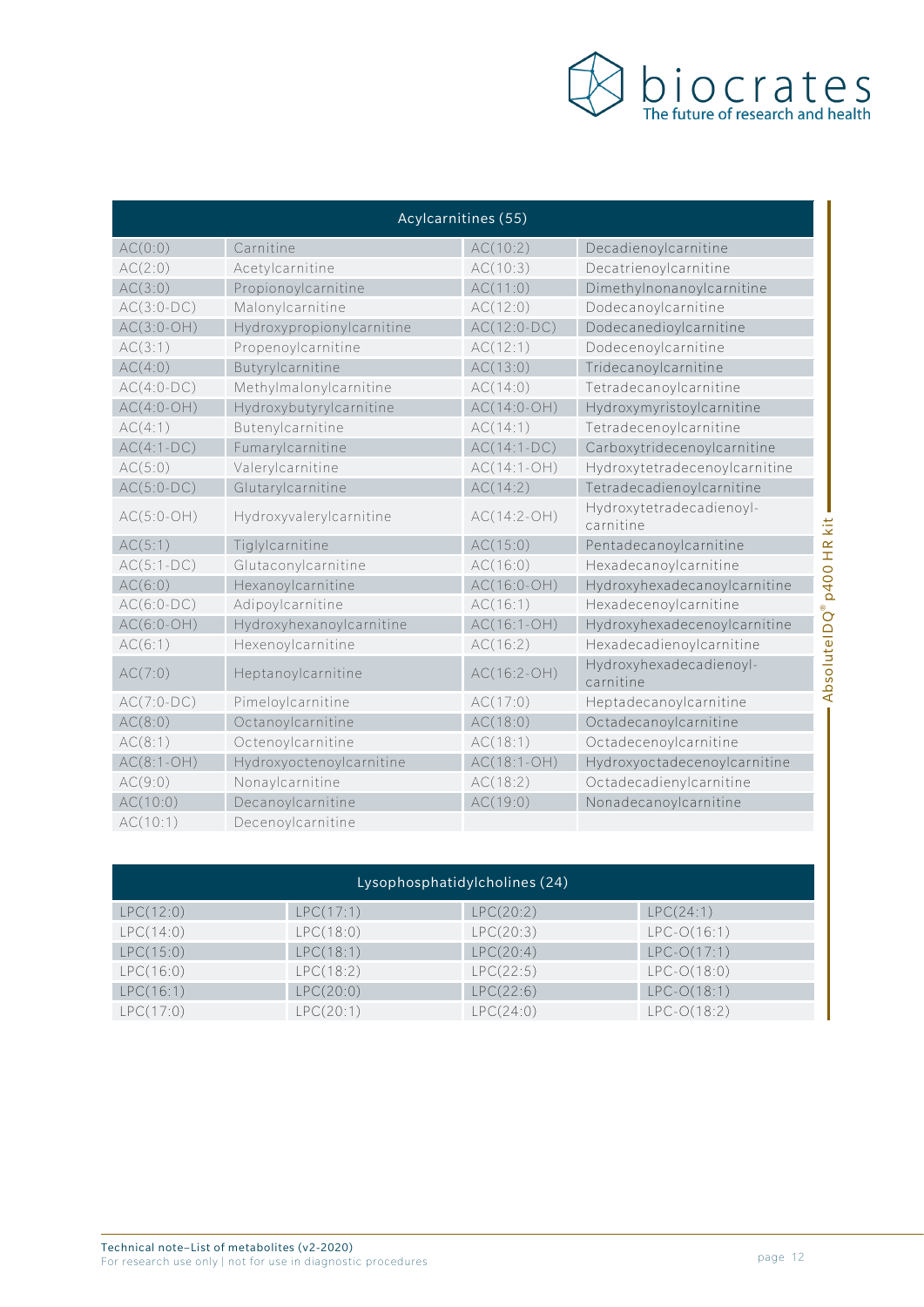

| Phosphatidylcholines (172) |          |              |                                |  |
|----------------------------|----------|--------------|--------------------------------|--|
| PC(24:0)                   | PC(36:1) | PC(41:5)     | $PC-O(34:0)$                   |  |
| PC(25:0)                   | PC(36:2) | PC(41:8)     | $PC-O(34:1)$                   |  |
| PC(26:0)                   | PC(36:3) | PC(42:0)     | $PC-O(34:2)$                   |  |
| PC(27:0)                   | PC(36:4) | PC(42:1)     | $PC-O(34:3)$                   |  |
| PC(27:1)                   | PC(36:5) | PC(42:2)     | $PC-O(34:4)$                   |  |
| PC(28:1)                   | PC(36:6) | PC(42:3)     | $PC-O(35:3)$                   |  |
| PC(29:0)                   | PC(37:0) | PC(42:4)     | $PC-O(35:4)$                   |  |
| PC(29:1)                   | PC(37:1) | PC(42:5)     | $PC-O(36:0)$                   |  |
| PC(29:2)                   | PC(37:2) | PC(42:6)     | $PC-O(36:1)$                   |  |
| PC(30:0)                   | PC(37:3) | PC(42:7)     | $PC-O(36:2)$                   |  |
| PC(30:1)                   | PC(37:4) | PC(42:10)    | $PC-O(36:3)$                   |  |
| PC(30:2)                   | PC(37:5) | PC(43:2)     | $PC-O(36:4)$                   |  |
| PC(30:3)                   | PC(37:6) | PC(43:6)     | $PC-O(36:5)$                   |  |
| PC(31:0)                   | PC(37:7) | PC(44:1)     | $PC-O(36:6)$                   |  |
| PC(31:1)                   | PC(38:0) | PC(44:3)     | $PC-O(37:6)$                   |  |
| PC(31:2)                   | PC(38:1) | PC(44:5)     | $PC-O(37:7)$                   |  |
| PC(31:3)                   | PC(38:2) | PC(44:6)     | kit<br>$PC-O(38:0)$            |  |
| PC(32:0)                   | PC(38:3) | PC(44:7)     | $PC-O(38:1)$                   |  |
| PC(32:1)                   | PC(38:4) | PC(44:10)    | $PC-O(38:2)$                   |  |
| PC(32:2)                   | PC(38:5) | PC(44:12)    | <b>p400 HR</b><br>$PC-O(38:3)$ |  |
| PC(32:3)                   | PC(38:6) | PC(46:1)     | $PC-O(38:4)$                   |  |
| PC(32:4)                   | PC(38:7) | PC(46:2)     | AbsoluteIDQ®<br>$PC-O(38:5)$   |  |
| PC(32:5)                   | PC(39:0) | $PC-O(26:0)$ | $PC-O(38:6)$                   |  |
| PC(32:6)                   | PC(39:1) | $PC-O(26:1)$ | $PC-O(40:0)$                   |  |
| PC(33:0)                   | PC(39:2) | $PC-O(28:0)$ | $PC-O(40:1)$                   |  |
| PC(33:1)                   | PC(39:3) | $PC-O(28:1)$ | $PC-O(40:2)$                   |  |
| PC(33:2)                   | PC(39:4) | $PC-O(29:0)$ | $PC-O(40:3)$                   |  |
| PC(33:3)                   | PC(39:5) | $PC-O(30:0)$ | $PC-O(40:4)$                   |  |
| PC(33:4)                   | PC(39:6) | $PC-O(30:1)$ | $PC-O(40:5)$                   |  |
| PC(33:5)                   | PC(39:7) | $PC-O(30:2)$ | $PC-O(40:6)$                   |  |
| PC(34:0)                   | PC(40:1) | $PC-O(31:0)$ | $PC-O(40:7)$                   |  |
| PC(34:1)                   | PC(40:2) | $PC-O(31:1)$ | $PC-O(40:8)$                   |  |
| PC(34:2)                   | PC(40:3) | $PC-O(31:3)$ | $PC-O(42:0)$                   |  |
| PC(34:3)                   | PC(40:4) | $PC-O(32:0)$ | $PC-O(42:1)$                   |  |
| PC(34:4)                   | PC(40:5) | $PC-O(32:1)$ | $PC-O(42:2)$                   |  |
| PC(34:5)                   | PC(40:6) | $PC-O(32:2)$ | $PC-O(42:3)$                   |  |
| PC(35:0)                   | PC(40:7) | $PC-O(32:3)$ | $PC-O(42:4)$                   |  |
| PC(35:1)                   | PC(40:8) | $PC-O(33:0)$ | $PC-O(42:5)$                   |  |
| PC(35:2)                   | PC(40:9) | $PC-O(33:1)$ | $PC-O(42:6)$                   |  |
| PC(35:3)                   | PC(41:1) | $PC-O(33:2)$ | $PC-O(44:3)$                   |  |
| PC(35:4)                   | PC(41:2) | $PC-O(33:3)$ | $PC-O(44:4)$                   |  |
| PC(35:5)                   | PC(41:3) | $PC-O(33:4)$ | $PC-O(44:5)$                   |  |
| PC(36:0)                   | PC(41:4) | $PC-O(33:6)$ | $PC-O(44:6)$                   |  |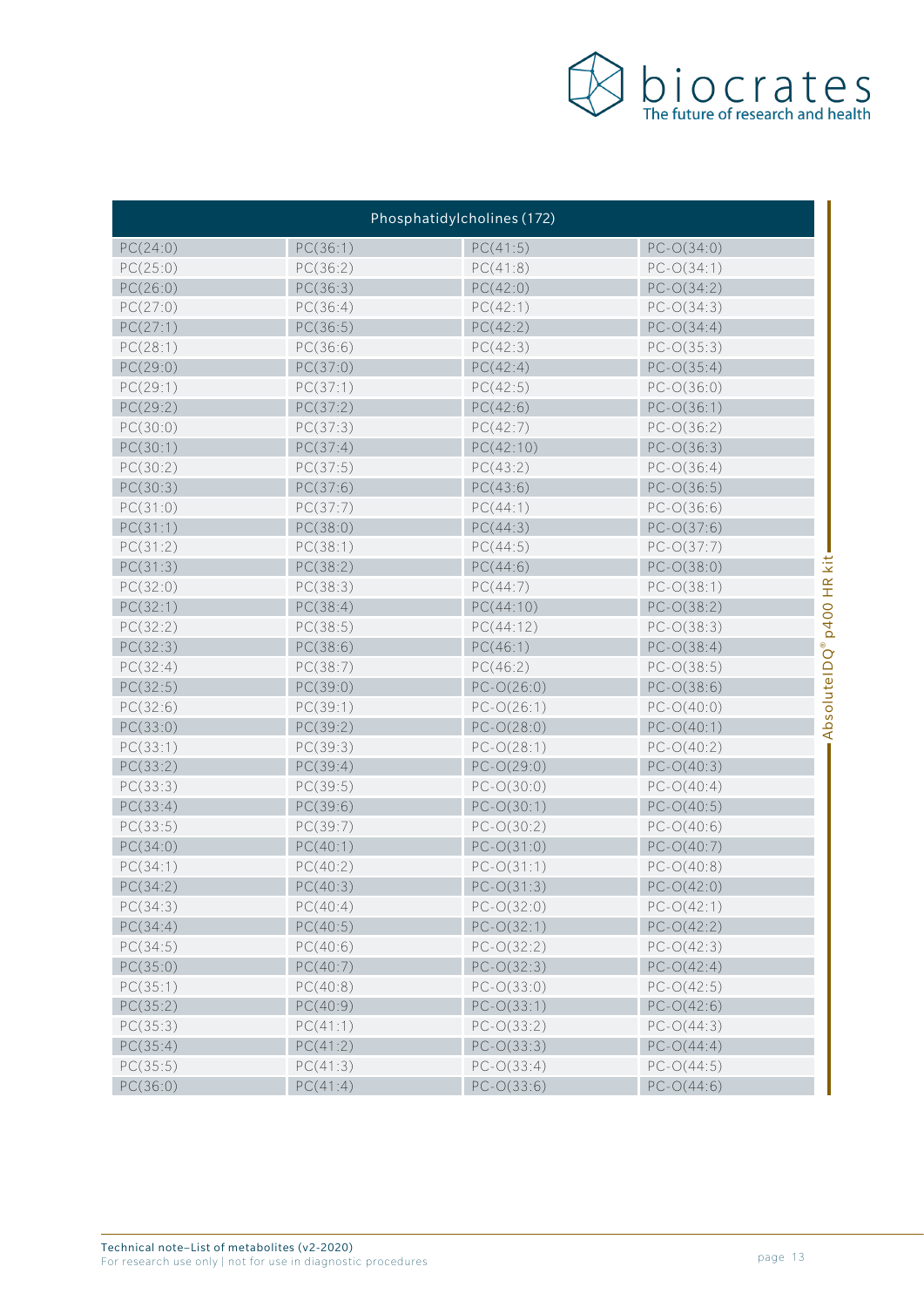

| Sphingomyelins (31) |          |          |          |  |
|---------------------|----------|----------|----------|--|
| SM(30:1)            | SM(34:2) | SM(38:3) | SM(42:1) |  |
| SM(31:0)            | SM(35:1) | SM(39:1) | SM(42:2) |  |
| SM(31:1)            | SM(36:0) | SM(39:2) | SM(42:3) |  |
| SM(32:1)            | SM(36:1) | SM(40:1) | SM(43:1) |  |
| SM(32:2)            | SM(36:2) | SM(40:2) | SM(43:2) |  |
| SM(33:1)            | SM(37:1) | SM(40:4) | SM(44:1) |  |
| SM(33:2)            | SM(38:1) | SM(41:1) | SM(44:2) |  |
| SM(34:1)            | SM(38:2) | SM(41:2) |          |  |

| Ceramides (9) |           |           |  |  |
|---------------|-----------|-----------|--|--|
| Cer(34:0)     | Cer(40:1) | Cer(42:2) |  |  |
| Cer(34:1)     | Cer(41:1) | Cer(43:1) |  |  |
| Cer(38:1)     | Cer(42:1) | Cer(44:0) |  |  |

| Cholesteryl esters (14) |          |                   |              | kit                   |
|-------------------------|----------|-------------------|--------------|-----------------------|
| CE(16:0)                | CE(17:2) | CE(19:2)          | CE(22:5)     | $\propto$<br><b>I</b> |
| CE(16:1)                | CE(18:1) | CE(19:3)          | CE(22:6)     |                       |
| CE(17:0)                | CE(18:2) | CE(20:4)          |              | p400                  |
| CE(17:1)                | CE(18:3) | CE(20:5)          |              | ⊛<br>Ō                |
|                         |          |                   |              | ≏                     |
|                         |          |                   |              | utel                  |
|                         |          | Diglycerides (18) |              | Absol                 |
| DG(32:1)                | DG(36:3) | DG(41:1)          | $DG-O(32:2)$ |                       |

| Diglycerides (18) |          |          |              |  |
|-------------------|----------|----------|--------------|--|
| DG(32:1)          | DG(36:3) | DG(41:1) | $DG-O(32:2)$ |  |
| DG(32:2)          | DG(36:4) | DG(42:0) | $DG-O(34:1)$ |  |
| DG(34:1)          | DG(38:0) | DG(42:1) | $DG-O(36:4)$ |  |
| DG(34:3)          | DG(38:5) | DG(42:2) |              |  |
| DG(36:2)          | DG(39:0) | DG(44:3) |              |  |

| Triglycerides (42) |          |          |          |  |
|--------------------|----------|----------|----------|--|
| TG(44:1)           | TG(50:3) | TG(52:6) | TG(54:7) |  |
| TG(44:2)           | TG(50:4) | TG(52:7) | TG(55:6) |  |
| TG(44:4)           | TG(51:1) | TG(53:3) | TG(55:7) |  |
| TG(46:2)           | TG(51:2) | TG(53:4) | TG(55:8) |  |
| TG(48:1)           | TG(51:3) | TG(53:5) | TG(55:9) |  |
| TG(48:2)           | TG(51:4) | TG(53:6) | TG(56:6) |  |
| TG(48:3)           | TG(51:5) | TG(54:2) | TG(56:7) |  |
| TG(49:1)           | TG(52:2) | TG(54:3) | TG(56:8) |  |
| TG(49:2)           | TG(52:3) | TG(54:4) | TG(56:9) |  |
| TG(50:1)           | TG(52:4) | TG(54:5) |          |  |
| TG(50:2)           | TG(52:5) | TG(54:6) |          |  |

Ï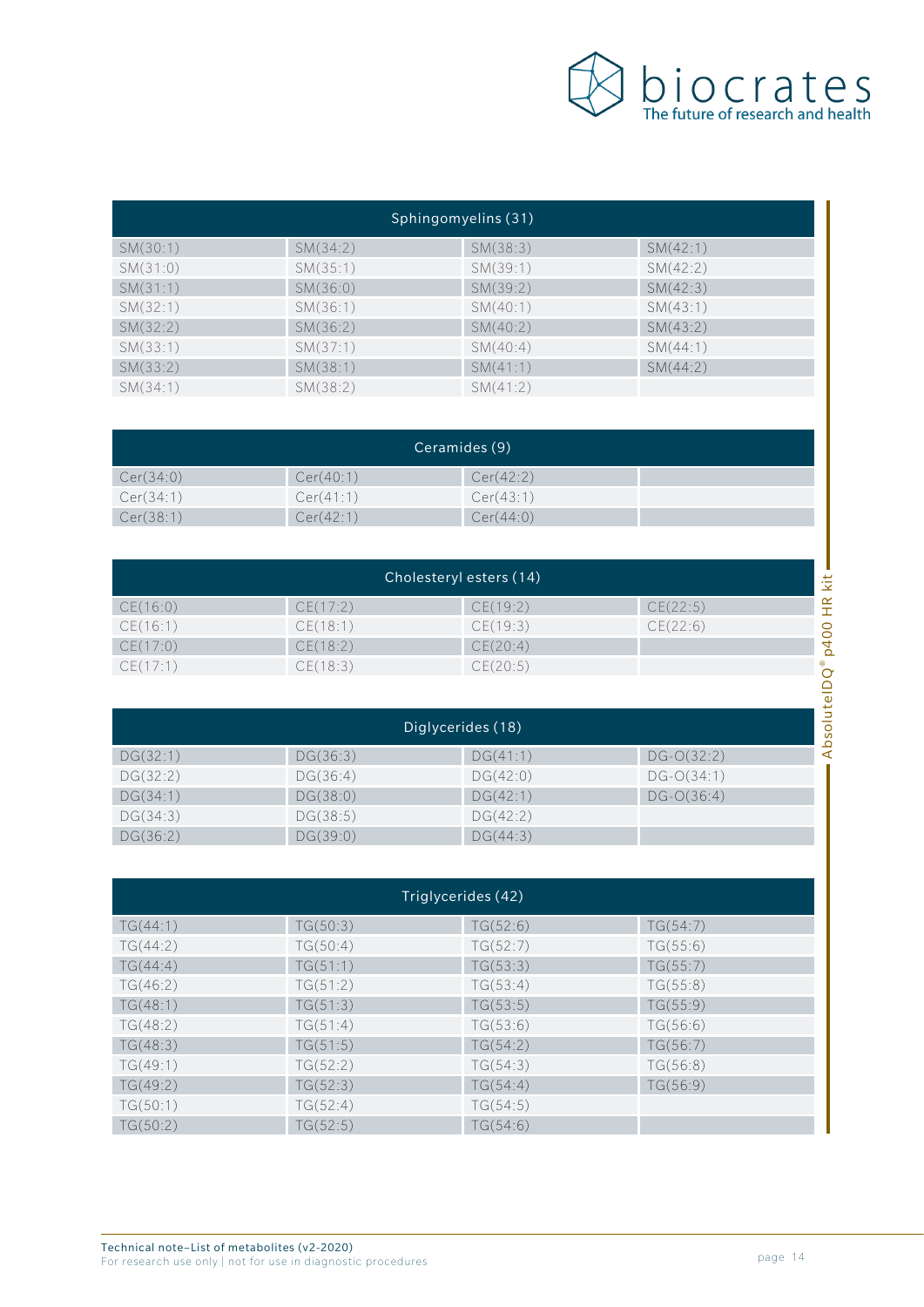

## MxP® Quant HR Xpress kit

| Amino acids (20) |                      |     |               |  |
|------------------|----------------------|-----|---------------|--|
| Ala              | Alanine              | Lys | Lysine        |  |
| Arg              | Arginine             | Met | Methionine    |  |
| Asn              | Asparagine           | Orn | Ornithine     |  |
| Asp              | Aspartate            | Phe | Phenylalanine |  |
| Cit              | Citrulline           | Pro | Proline       |  |
| Glu              | Glutamate            | Ser | Serine        |  |
| Gln              | Glutamine            | Thr | Threonine     |  |
| Gly              | Glycine              | Trp | Tryptophan    |  |
| <b>His</b>       | Histidine            | Tvr | Tyrosine      |  |
| xLeu             | Leucine + isoleucine | Val | Valine        |  |

| Biogenic amines (21) |                             |             |                            |  |  |
|----------------------|-----------------------------|-------------|----------------------------|--|--|
| Ac-Orn               | Acetylornithine             | Met-SO      | Methionine sulfoxide       |  |  |
| alpha-AAA            | alpha-Aminoadipic acid      | Nitro-Tyr   | Nitrotyrosine              |  |  |
| <b>ADMA</b>          | Asymmetric dimethylarginine | PFA         | Phenylethylamine           |  |  |
| Carnosine            | Carnosine                   | Putrescine  | Putrescine                 |  |  |
| Creatinine           | Creatinine                  | Sarcosine   | Sarcosine                  |  |  |
| <b>DOPA</b>          | Dihydroxyphenylalanine      | Serotonin   | Serotonin                  |  |  |
| Dopamine             | Dopamine                    | Spermidine  | Spermidine                 |  |  |
| Histamine            | Histamine                   | Spermine    | Spermine                   |  |  |
| $c4$ -OH-Pro         | cis-4-Hydroxyproline        | <b>SDMA</b> | Symmetric dimethylarginine |  |  |
| t4-OH-Pro            | trans-4-Hydroxyproline      | Taurine     | Taurine                    |  |  |
| Kynurenine           | Kynurenine                  |             |                            |  |  |

|   | Monosaccharides (1)         |  |
|---|-----------------------------|--|
| ┡ | Hexoses (including glucose) |  |

| Acylcarnitines (11) |                           |              |                         |  |
|---------------------|---------------------------|--------------|-------------------------|--|
| AC(0:0)             | Carnitine                 | AC(4:0)      | Butyrylcarnitine        |  |
| AC(2:0)             | Acetylcarnitine           | $AC(4:0-OH)$ | Hydroxybutyrylcarnitine |  |
| AC(3:0)             | Propionoylcarnitine       | AC(4:1)      | Butenylcarnitine        |  |
| $AC(3:0-DC)$        | Malonylcarnitine          | AC(5:0)      | Valerylcarnitine        |  |
| $AC(3:0-OH)$        | Hydroxypropionylcarnitine | AC(5:1)      | Tiglylcarnitine         |  |
| AC(3:1)             | Propenoylcarnitine        |              |                         |  |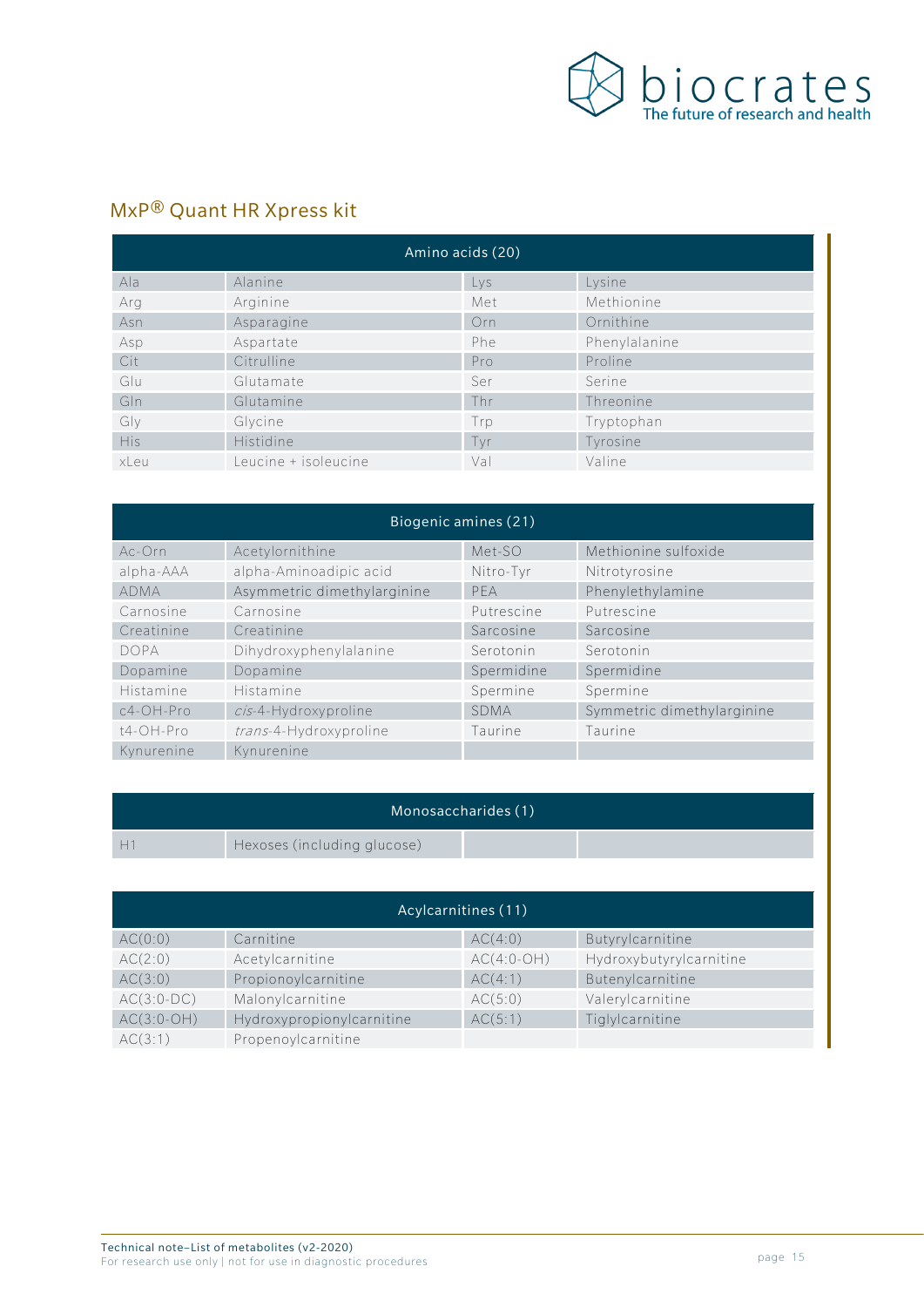

|          |          | Phosphatidylcholines (172) |                               |
|----------|----------|----------------------------|-------------------------------|
| PC(24:0) | PC(36:1) | PC(41:5)                   | $PC-O(34:0)$                  |
| PC(25:0) | PC(36:2) | PC(41:8)                   | $PC-O(34:1)$                  |
| PC(26:0) | PC(36:3) | PC(42:0)                   | $PC-O(34:2)$                  |
| PC(27:0) | PC(36:4) | PC(42:1)                   | $PC-O(34:3)$                  |
| PC(27:1) | PC(36:5) | PC(42:2)                   | $PC-O(34:4)$                  |
| PC(28:1) | PC(36:6) | PC(42:3)                   | $PC-O(35:3)$                  |
| PC(29:0) | PC(37:0) | PC(42:4)                   | $PC-O(35:4)$                  |
| PC(29:1) | PC(37:1) | PC(42:5)                   | $PC-O(36:0)$                  |
| PC(29:2) | PC(37:2) | PC(42:6)                   | $PC-O(36:1)$                  |
| PC(30:0) | PC(37:3) | PC(42:7)                   | $PC-O(36:2)$                  |
| PC(30:1) | PC(37:4) | PC(42:10)                  | $PC-O(36:3)$                  |
| PC(30:2) | PC(37:5) | PC(43:2)                   | $PC-O(36:4)$                  |
| PC(30:3) | PC(37:6) | PC(43:6)                   | $PC-O(36:5)$                  |
| PC(31:0) | PC(37:7) | PC(44:1)                   | $PC-O(36:6)$                  |
| PC(31:1) | PC(38:0) | PC(44:3)                   | $PC-O(37:6)$                  |
| PC(31:2) | PC(38:1) | PC(44:5)                   | $PC-O(37:7)$                  |
| PC(31:3) | PC(38:2) | PC(44:6)                   | kit<br>$PC-O(38:0)$           |
| PC(32:0) | PC(38:3) | PC(44:7)                   | $PC-O(38:1)$                  |
| PC(32:1) | PC(38:4) | PC(44:10)                  | Xpress<br>$PC-O(38:2)$        |
| PC(32:2) | PC(38:5) | PC(44:12)                  | $PC-O(38:3)$                  |
| PC(32:3) | PC(38:6) | PC(46:1)                   | $PC-O(38:4)$                  |
| PC(32:4) | PC(38:7) | PC(46:2)                   | MxP® Quant HR<br>$PC-O(38:5)$ |
| PC(32:5) | PC(39:0) | $PC-O(26:0)$               | $PC-O(38:6)$                  |
| PC(32:6) | PC(39:1) | $PC-O(26:1)$               | $PC-O(40:0)$                  |
| PC(33:0) | PC(39:2) | $PC-O(28:0)$               | $PC-O(40:1)$                  |
| PC(33:1) | PC(39:3) | $PC-O(28:1)$               | $PC-O(40:2)$                  |
| PC(33:2) | PC(39:4) | $PC-O(29:0)$               | $PC-O(40:3)$                  |
| PC(33:3) | PC(39:5) | $PC-O(30:0)$               | $PC-O(40:4)$                  |
| PC(33:4) | PC(39:6) | $PC-O(30:1)$               | $PC-O(40:5)$                  |
| PC(33:5) | PC(39:7) | $PC-O(30:2)$               | $PC-O(40:6)$                  |
| PC(34:0) | PC(40:1) | $PC-O(31:0)$               | $PC-O(40:7)$                  |
| PC(34:1) | PC(40:2) | $PC-O(31:1)$               | $PC-O(40:8)$                  |
| PC(34:2) | PC(40:3) | $PC-O(31:3)$               | $PC-O(42:0)$                  |
| PC(34:3) | PC(40:4) | $PC-O(32:0)$               | $PC-O(42:1)$                  |
| PC(34:4) | PC(40:5) | $PC-O(32:1)$               | $PC-O(42:2)$                  |
| PC(34:5) | PC(40:6) | $PC-O(32:2)$               | $PC-O(42:3)$                  |
| PC(35:0) | PC(40:7) | $PC-O(32:3)$               | $PC-O(42:4)$                  |
| PC(35:1) | PC(40:8) | $PC-O(33:0)$               | $PC-O(42:5)$                  |
| PC(35:2) | PC(40:9) | $PC-O(33:1)$               | $PC-O(42:6)$                  |
| PC(35:3) | PC(41:1) | $PC-O(33:2)$               | $PC-O(44:3)$                  |
| PC(35:4) | PC(41:2) | $PC-O(33:3)$               | $PC-O(44:4)$                  |
| PC(35:5) | PC(41:3) | $PC-O(33:4)$               | $PC-O(44:5)$                  |
| PC(36:0) | PC(41:4) | $PC-O(33:6)$               | $PC-O(44:6)$                  |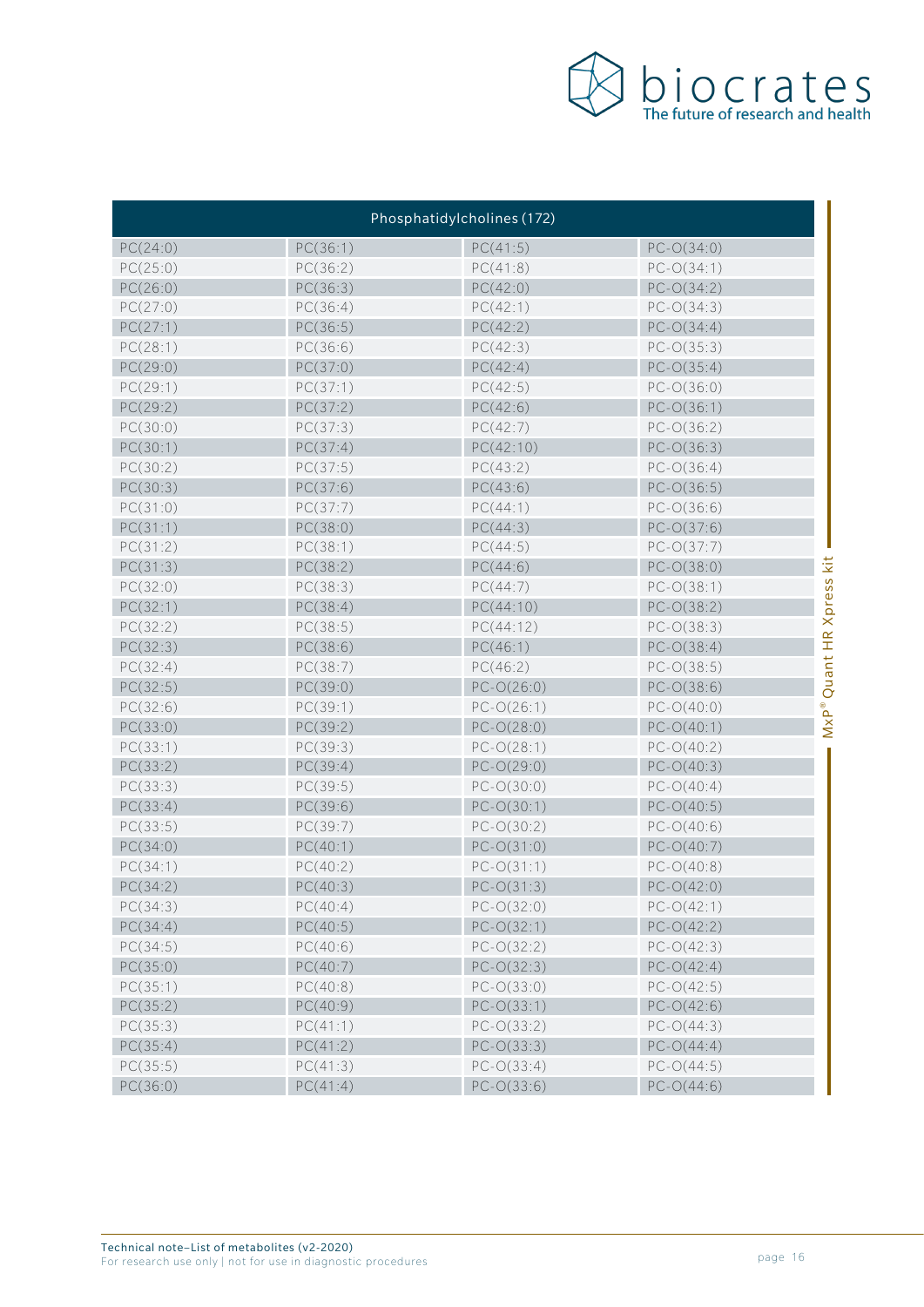

| Lysophosphatidylcholines (24) |           |           |               |
|-------------------------------|-----------|-----------|---------------|
| LPC(12:0)                     | LPC(17:1) | LPC(20:2) | LPC(24:1)     |
| LPC(14:0)                     | LPC(18:0) | LPC(20:3) | $LPC-O(16:1)$ |
| LPC(15:0)                     | LPC(18:1) | LPC(20:4) | $LPC-O(17:1)$ |
| LPC(16:0)                     | LPC(18:2) | LPC(22:5) | $LPC-O(18:0)$ |
| LPC(16:1)                     | LPC(20:0) | LPC(22:6) | $LPC-O(18:1)$ |
| LPC(17:0)                     | LPC(20:1) | LPC(24:0) | $LPC-O(18:2)$ |

| Sphingomyelins (31) |          |          |          |  |
|---------------------|----------|----------|----------|--|
| SM(30:1)            | SM(34:2) | SM(38:3) | SM(42:1) |  |
| SM(31:0)            | SM(35:1) | SM(39:1) | SM(42:2) |  |
| SM(31:1)            | SM(36:0) | SM(39:2) | SM(42:3) |  |
| SM(32:1)            | SM(36:1) | SM(40:1) | SM(43:1) |  |
| SM(32:2)            | SM(36:2) | SM(40:2) | SM(43:2) |  |
| SM(33:1)            | SM(37:1) | SM(40:4) | SM(44:1) |  |
| SM(33:2)            | SM(38:1) | SM(41:1) | SM(44:2) |  |
| SM(34:1)            | SM(38:2) | SM(41:2) |          |  |

| SM(32:2)  | SM(36:2)      | SM(40:2)  | SM(43:2) |                 |
|-----------|---------------|-----------|----------|-----------------|
| SM(33:1)  | SM(37:1)      | SM(40:4)  | SM(44:1) | kit             |
| SM(33:2)  | SM(38:1)      | SM(41:1)  | SM(44:2) |                 |
| SM(34:1)  | SM(38:2)      | SM(41:2)  |          | Xpress          |
|           |               |           |          |                 |
|           |               |           |          |                 |
|           |               |           |          | $E_{\rm H}$     |
|           | Ceramides (9) |           |          |                 |
| Cer(34:0) | Cer(40:1)     | Cer(42:2) |          | uant<br>$\circ$ |
| Cer(34:1) | Cer(41:1)     | Cer(43:1) |          | $M \times P^*$  |

| Cholesteryl esters (14) |          |          |          |
|-------------------------|----------|----------|----------|
| CE(16:0)                | CE(17:2) | CE(19:2) | CE(22:5) |
| CE(16:1)                | CE(18:1) | CE(19:3) | CE(22:6) |
| CE(17:0)                | CE(18:2) | CE(20:4) |          |
| CE(17:1)                | CE(18:3) | CE(20:5) |          |

| Diglycerides (18) |          |          |              |
|-------------------|----------|----------|--------------|
| DG(32:1)          | DG(36:3) | DG(41:1) | $DG-O(32:2)$ |
| DG(32:2)          | DG(36:4) | DG(42:0) | $DG-O(34:1)$ |
| DG(34:1)          | DG(38:0) | DG(42:1) | $DG-O(36:4)$ |
| DG(34:3)          | DG(38:5) | DG(42:2) |              |
| DG(36:2)          | DG(39:0) | DG(44:3) |              |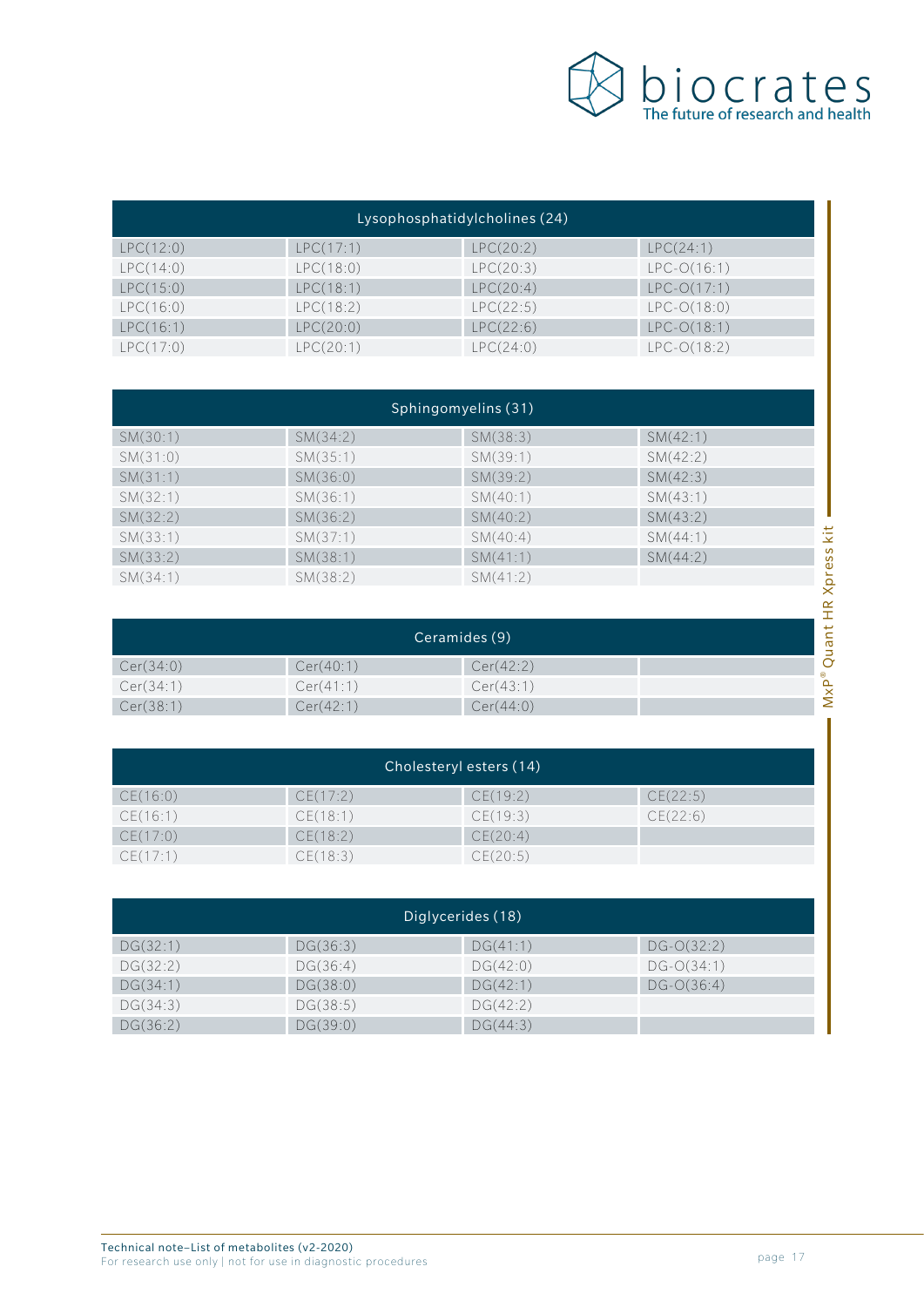

| Triglycerides (42) |          |          |          |                |
|--------------------|----------|----------|----------|----------------|
| TG(44:1)           | TG(50:3) | TG(52:6) | TG(54:7) | iż             |
| TG(44:2)           | TG(50:4) | TG(52:7) | TG(55:6) |                |
| TG(44:4)           | TG(51:1) | TG(53:3) | TG(55:7) | Xpress         |
| TG(46:2)           | TG(51:2) | TG(53:4) | TG(55:8) |                |
| TG(48:1)           | TG(51:3) | TG(53:5) | TG(55:9) | $H_{\rm R}$    |
| TG(48:2)           | TG(51:4) | TG(53:6) | TG(56:6) | Quant          |
| TG(48:3)           | TG(51:5) | TG(54:2) | TG(56:7) |                |
| TG(49:1)           | TG(52:2) | TG(54:3) | TG(56:8) |                |
| TG(49:2)           | TG(52:3) | TG(54:4) | TG(56:9) | $M \times P^*$ |
| TG(50:1)           | TG(52:4) | TG(54:5) |          |                |
| TG(50:2)           | TG(52:5) | TG(54:6) |          |                |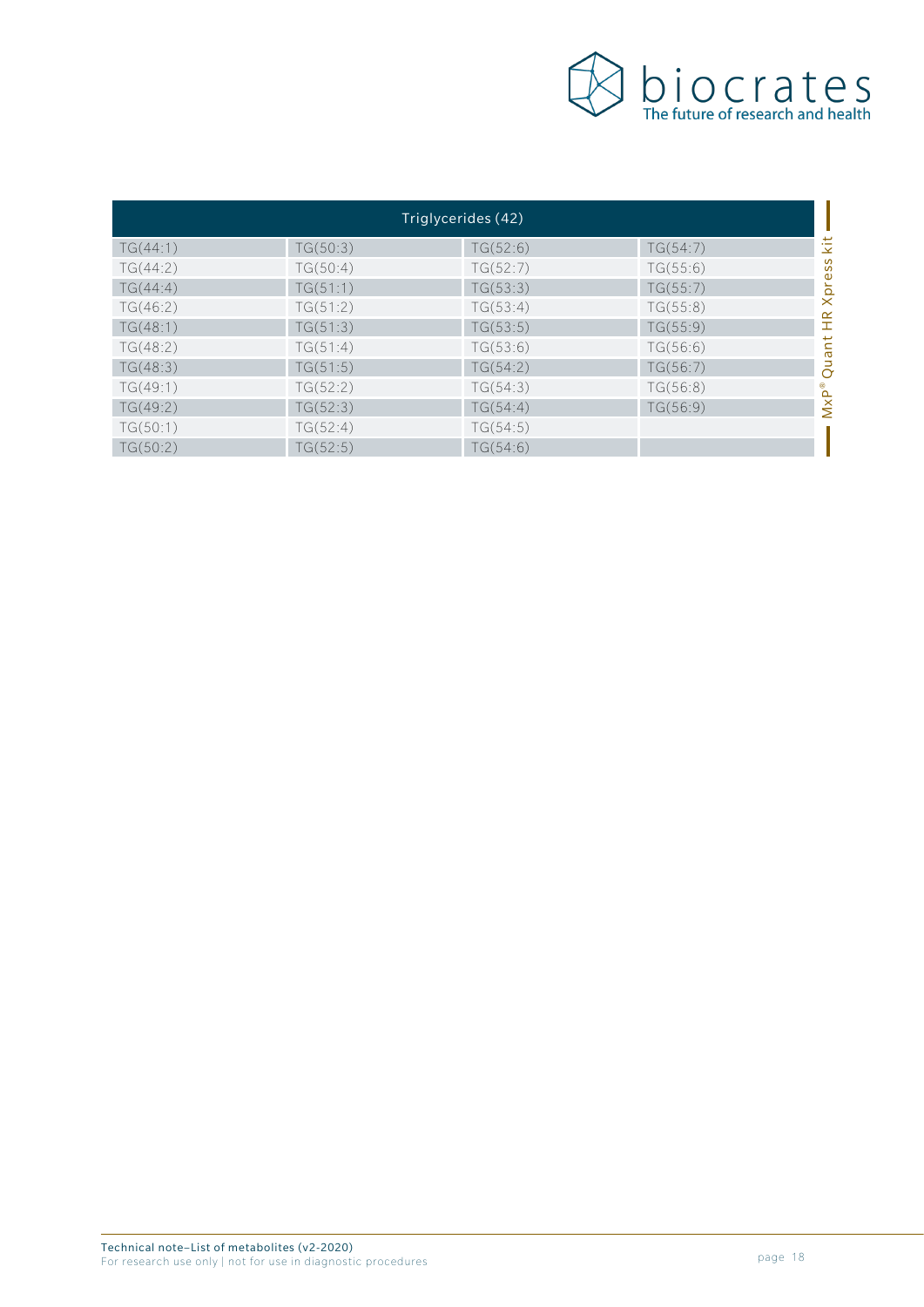

# AbsoluteIDQ® p180 kit

| Amino acids (21) |            |     |               |  |
|------------------|------------|-----|---------------|--|
| Ala              | Alanine    | Lys | Lysine        |  |
| Arg              | Arginine   | Met | Methionine    |  |
| Asn              | Asparagine | Orn | Ornithine     |  |
| Asp              | Aspartate  | Phe | Phenylalanine |  |
| Cit              | Citrulline | Pro | Proline       |  |
| Glu              | Glutamate  | Ser | Serine        |  |
| GIn              | Glutamine  | Thr | Threonine     |  |
| Gly              | Glycine    | Trp | Tryptophan    |  |
| <b>His</b>       | Histidine  | Tyr | Tyrosine      |  |
| $\mathsf{He}$    | Isoleucine | Val | Valine        |  |
| Leu              | Leucine    |     |               |  |

| Biogenic amines (21) |                             |                         |                            |  |
|----------------------|-----------------------------|-------------------------|----------------------------|--|
| Ac-Orn               | Acetylornithine             | Met-SO                  | Methionine sulfoxide       |  |
| alpha-AAA            | alpha-Aminoadipic acid      | Nitro-Tyr <sup>6)</sup> | Nitrotyrosine              |  |
| <b>ADMA</b>          | Asymmetric dimethylarginine | PFA                     | Phenylethylamine           |  |
| Carnosine            | Carnosine                   | Putrescine              | Putrescine                 |  |
| Creatinine           | Creatinine                  | Sarcosine               | Sarcosine                  |  |
| <b>DOPA</b>          | Dihydroxyphenylalanine      | Serotonin               | Serotonin                  |  |
| Dopamine             | Dopamine                    | Spermidine              | Spermidine                 |  |
| Histamine            | Histamine                   | Spermine                | Spermine                   |  |
| $c4$ -OH-Pro         | cis-4-Hydroxyproline        | <b>SDMA</b>             | Symmetric dimethylarginine |  |
| t4-OH-Pro            | trans-4-Hydroxyproline      | Taurine                 | Taurine                    |  |
| Kynurenine           | Kynurenine                  |                         |                            |  |

| Monosaccharides (1) |                             |  |  |
|---------------------|-----------------------------|--|--|
|                     | Hexoses (including glucose) |  |  |

6) SCIEX / Waters only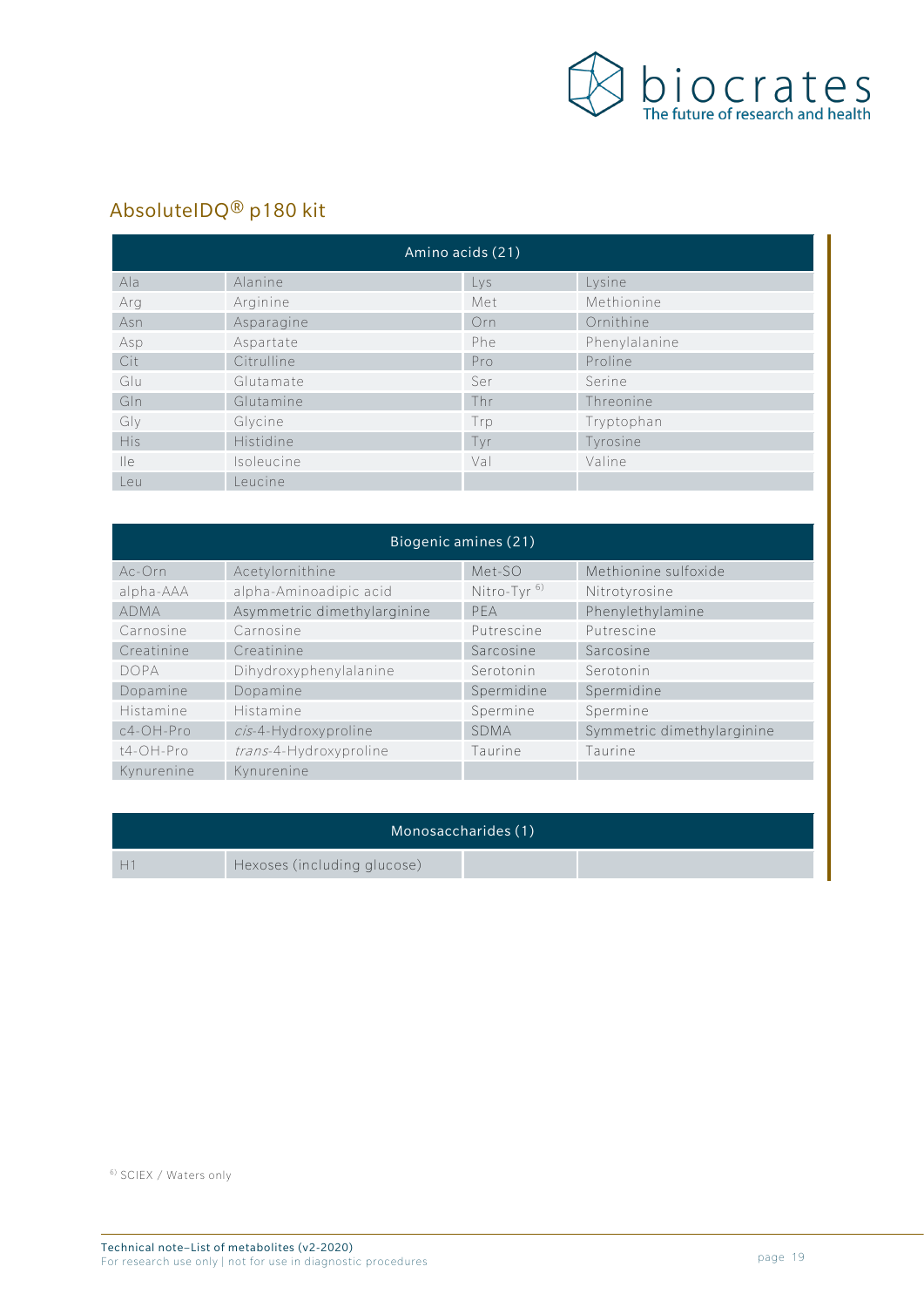

| Acylcarnitines (40)   |                                                     |                 |                                                  |
|-----------------------|-----------------------------------------------------|-----------------|--------------------------------------------------|
| CO                    | Carnitine                                           | C10:1           | Decenoylcarnitine                                |
| C <sub>2</sub>        | Acetylcarnitine                                     | C10:2           | Decadienylcarnitine                              |
| C <sub>3</sub>        | Propionylcarnitine                                  | C12             | Dodecanoylcarnitine                              |
| C3:1                  | Propenoylcarnitine                                  | C12:1           | Dodecenoylcarnitine                              |
| C3-OH                 | Hydroxypropionylcarnitine                           | $C12-DC$        | Dodecanedioylcarnitine                           |
| C4                    | Butyrylcarnitine                                    | C14             | Tetradecanoylcarnitine                           |
| C4:1                  | Butenoylcarnitine                                   | C14:1           | Tetradecenoylcarnitine                           |
| C4-OH (C3-<br>DC)     | Hydroxybutyrylcarnitine                             | C14:1-OH        | Hydroxytetradecenoylcarnitine                    |
| C <sub>5</sub>        | Valerylcarnitine                                    | C14:2           | Tetradecadienylcarnitine                         |
| C.5:1                 | Tiglylcarnitine                                     | $C14:2-OH$      | Hydroxytetradecadienylcarnitine                  |
| $C5:1-DC$             | Glutaconylcarnitine                                 | C16             | Hexadecanoylcarnitine                            |
| C5-DC (C6-<br>OH)     | Glutarylcarnitine<br>(Hydroxyhexanoylcarnitine)     | C16:1           | Hexadecenoylcarnitine                            |
| $C5-M-DC$             | Methylglutarylcarnitine                             | C16:1-OH        | Hydroxyhexadecenoylcarnitine                     |
| C5-OH (C3-<br>$DC-M)$ | Hydroxyvalerylcarnitine<br>(Methylmalonylcarnitine) | C16:2           | AbsoluteIDQ® p180 kit<br>Hexadecadienylcarnitine |
| C6 (C4:1-DC)          | Hexanoylcarnitine<br>(Fumarylcarnitine)             | C16:2-OH        | Hydroxyhexadecadienylcarnitine                   |
| C6:1                  | Hexenoylcarnitine                                   | C16-OH          | Hydroxyhexadecanoylcarnitine                     |
| $C7-DC$               | Pimelylcarnitine                                    | C18             | Octadecanoylcarnitine                            |
| C8                    | Octanoylcarnitine                                   | C18:1           | Octadecenoylcarnitine                            |
| C <sub>9</sub>        | Nonanoylcarnitine                                   | C18:1-OH        | Hydroxyoctadecenoylcarnitine                     |
| C10                   | Decanoylcarnitine                                   | C18:2           | Octadecadienylcarnitine                          |
| C10:1                 | Decenoylcarnitine                                   | C14:2-OH        | Hydroxytetradecadienylcarnitine                  |
| C10:2                 | Decadienylcarnitine                                 | C <sub>16</sub> | Hexadecanoylcarnitine                            |
| C12                   | Dodecanoylcarnitine                                 | C16:1           | Hexadecenoylcarnitine                            |
| C12:1                 | Dodecenoylcarnitine                                 | C16:1-OH        | Hydroxyhexadecenoylcarnitine                     |
| $C12-DC$              | Dodecanedioylcarnitine                              | C16:2           | Hexadecadienylcarnitine                          |
| C14                   | Tetradecanoylcarnitine                              | C16:2-OH        | Hydroxyhexadecadienylcarnitine                   |
| C14:1                 | Tetradecenoylcarnitine                              | $C16-OH$        | Hydroxyhexadecanoylcarnitine                     |
| C14:1-OH              | Hydroxytetradecenoylcarnitine                       | C18             | Octadecanoylcarnitine                            |
| C14:2                 | Tetradecadienylcarnitine                            | C18:1           | Octadecenoylcarnitine                            |
| C <sub>9</sub>        | Nonanoylcarnitine                                   | C18:1-OH        | Hydroxyoctadecenoylcarnitine                     |
| C10                   | Decanoylcarnitine                                   | C18:2           | Octadecadienylcarnitine                          |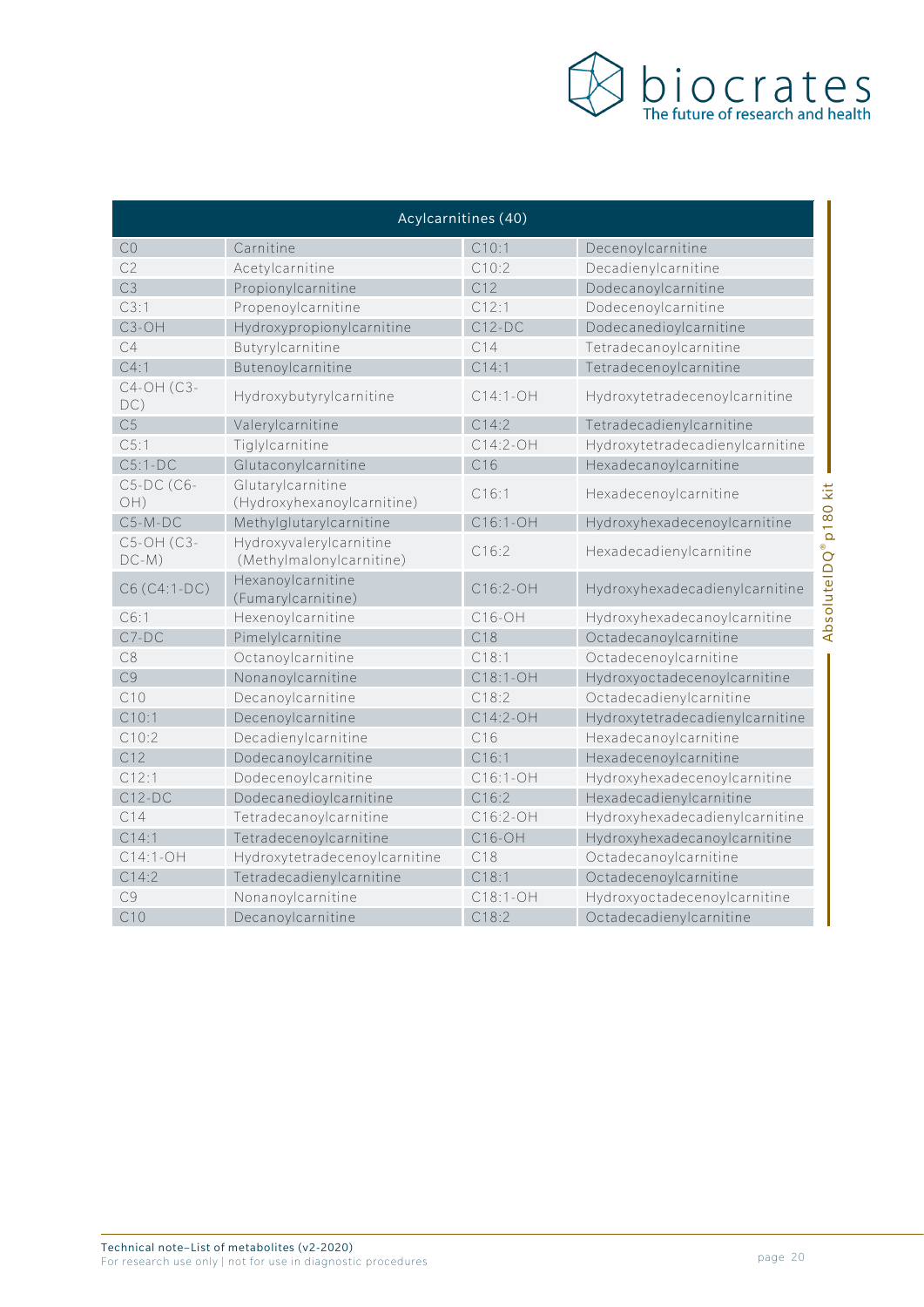

| Glycerophospholipids (90) |                          |             |             |                       |
|---------------------------|--------------------------|-------------|-------------|-----------------------|
| lysoPC a C14:0            | PC aa C34:1              | PC aa C42:0 | PC ae C38:2 |                       |
| lysoPC a C16:0            | PC aa C34:2              | PC aa C42:1 | PC ae C38:3 |                       |
| lysoPC a C16:1            | PC aa C34:3              | PC aa C42:2 | PC ae C38:4 |                       |
| lysoPC a C17:0            | PC aa C34:4              | PC aa C42:4 | PC ae C38:5 |                       |
| lysoPC a C18:0            | PC aa C36:0              | PC aa C42:5 | PC ae C38:6 |                       |
| lysoPC a C18:1            | PC aa C36:1              | PC aa C42:6 | PC ae C40:1 |                       |
| lysoPC a C18:2            | PC aa C36:2              | PC ae C30:0 | PC ae C40:2 |                       |
| lysoPC a C20:3            | PC aa C36:3              | PC ae C30:1 | PC ae C40:3 |                       |
| lysoPC a C20:4            | PC aa C36:4              | PC ae C30:2 | PC ae C40:4 |                       |
| lysoPC a C24:0            | PC aa C36:5              | PC ae C32:1 | PC ae C40:5 |                       |
| lysoPC a C26:0            | PC aa C36:6              | PC ae C32:2 | PC ae C40:6 | št                    |
| lysoPC a C26:1            | PC aa C38:0              | PC ae C34:0 | PC ae C42:0 | $\overline{8}$        |
| lysoPC a C28:0            | PC aa C38:1 <sup>7</sup> | PC ae C34:1 | PC ae C42:1 | $\overline{\Omega}$   |
| lysoPC a C28:1            | PC aa C38:3              | PC ae C34:2 | PC ae C42:2 | $^{\circ}$<br>$\circ$ |
| PC aa C24:0               | PC aa C38:4              | PC ae C34:3 | PC ae C42:3 |                       |
| PC aa C26:0               | PC aa C38:5              | PC ae C36:0 | PC ae C42:4 |                       |
| PC aa C28:1               | PC aa C38:6              | PC ae C36:1 | PC ae C42:5 | AbsoluteID            |
| PC aa C30:0               | PC aa C40:1              | PC ae C36:2 | PC ae C44:3 |                       |
| PC aa C30:2 <sup>7)</sup> | PC aa C40:2              | PC ae C36:3 | PC ae C44:4 |                       |
| PC aa C32:0               | PC aa C40:3              | PC ae C36:4 | PC ae C44:5 |                       |
| PC aa C32:1               | PC aa C40:4              | PC ae C36:5 | PC ae C44:6 |                       |
| PC aa C32:2               | PC aa C40:5              | PC ae C38:0 |             |                       |
| PC aa C32:3               | PC aa C40:6              | PC ae C38:1 |             |                       |

| Sphingolipids (15)   |                |               |                      |
|----------------------|----------------|---------------|----------------------|
| SM (OH) C14:1        | SM C18:0       | SM (OH) C22:1 | SM (OH) C24:1        |
| SM C16:0             | SM C18:1       | SM (OH) C22:2 | SM C26:0             |
| SM C <sub>16:1</sub> | SMC20.2        | SMC24:0       | SM C <sub>26:1</sub> |
| SM (OH) C16:1        | SM $C22.3^{7}$ | SM C24.1      |                      |

7) SCIEX only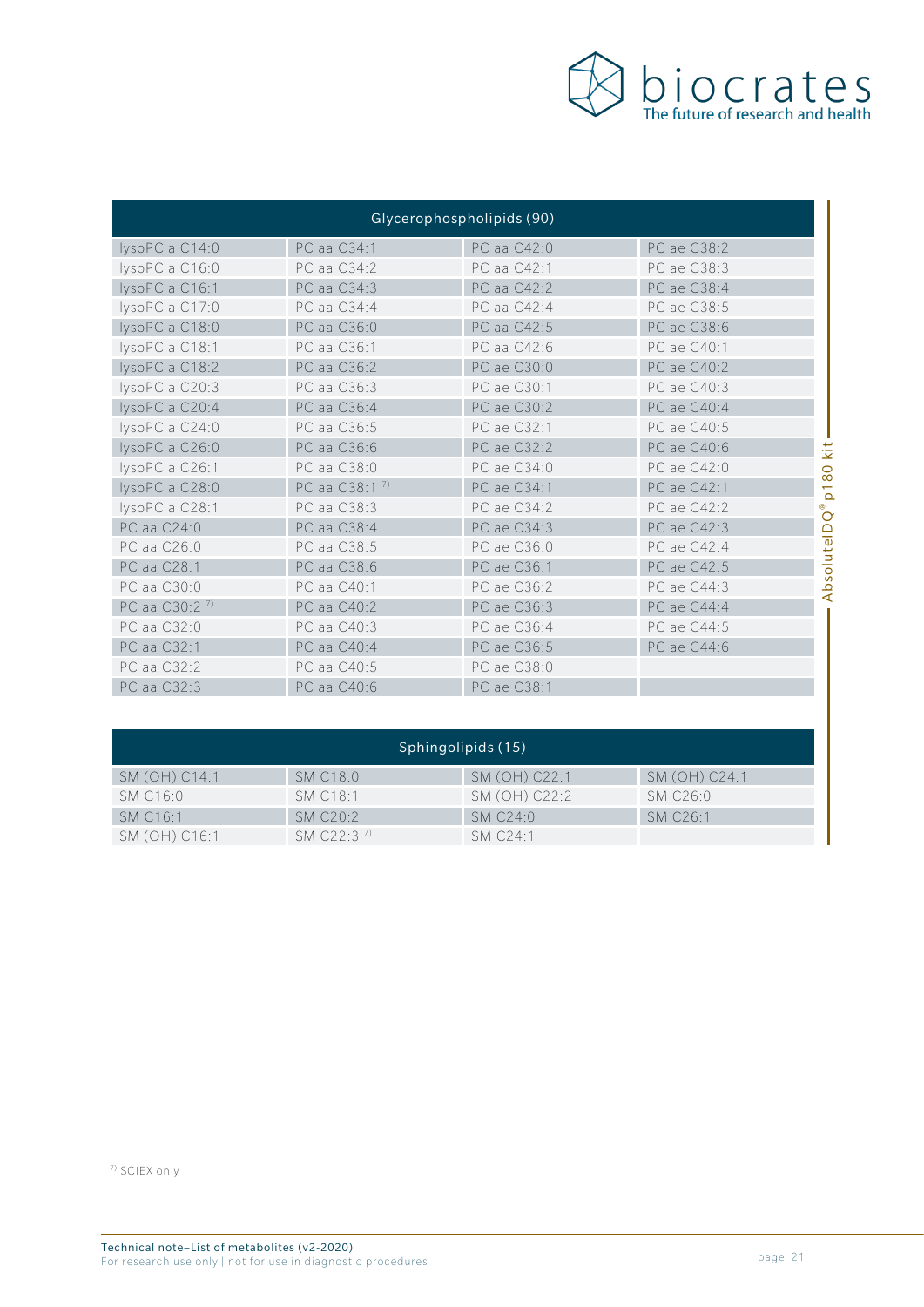

## AbsoluteIDQ® Bile acids kit

| Bile acids (20) |                            |                     |                                                   |  |
|-----------------|----------------------------|---------------------|---------------------------------------------------|--|
| CDCA            | Chenodeoxycholic acid      | $MCA \alpha$        | alpha-Muricholic acid                             |  |
| CA              | Cholic acid                | MCAB                | beta-Muricholic acid                              |  |
| <b>DCA</b>      | Deoxycholic acid           | $MCA$ $\omega$      | omega-Murichoclic acid                            |  |
| GCDCA           | Glycochenodeoxycholic acid | <b>TCDCA</b>        | Taurochenodeoxycholic acid                        |  |
| GCA             | Glycocholic acid           | <b>TCA</b>          | Taurocholic acid                                  |  |
| GDCA            | Glycodeoxycholic acid      | <b>TDCA</b>         | Taurodeoxycholic acid                             |  |
| GLCA            | Glycolithocholic acid      | TI CA               | Taurolithocholic acid                             |  |
| <b>GUDCA</b>    | Glycoursodeoxycholic acid  | TMCA $\alpha/\beta$ | Tauromuricholic acid (sum of al-<br>pha and beta) |  |
| <b>HDCA</b>     | Hyodeoxycholic acid        | TUDCA               | Tauroursodeoxycholic acid                         |  |
| l CA            | Lithocholic acid           | UDCA                | Ursodeoxycholic acid                              |  |

# AbsoluteIDQ® Stero17 kit

| Steroid hormones (17)                   |                                 |  |  |
|-----------------------------------------|---------------------------------|--|--|
| Aldosterone                             | 11-Deoxycortisol                |  |  |
| Androstenedione                         | Dihydrotestosterone (DHT)       |  |  |
| Androsterone                            | $\beta$ -Estradiol (E2)         |  |  |
| Corticosterone                          | Estrone (E1)                    |  |  |
| Cortisol                                | Etiocholanolone                 |  |  |
| Cortisone                               | $17\alpha$ -Hydroxyprogesterone |  |  |
| Dehydroepiandrosterone (DHEA)           | Progesterone                    |  |  |
| Dehydroepiandrosterone-sulfate (DHEA-S) | Testosterone                    |  |  |
| 11-Deoxycorticosterone                  |                                 |  |  |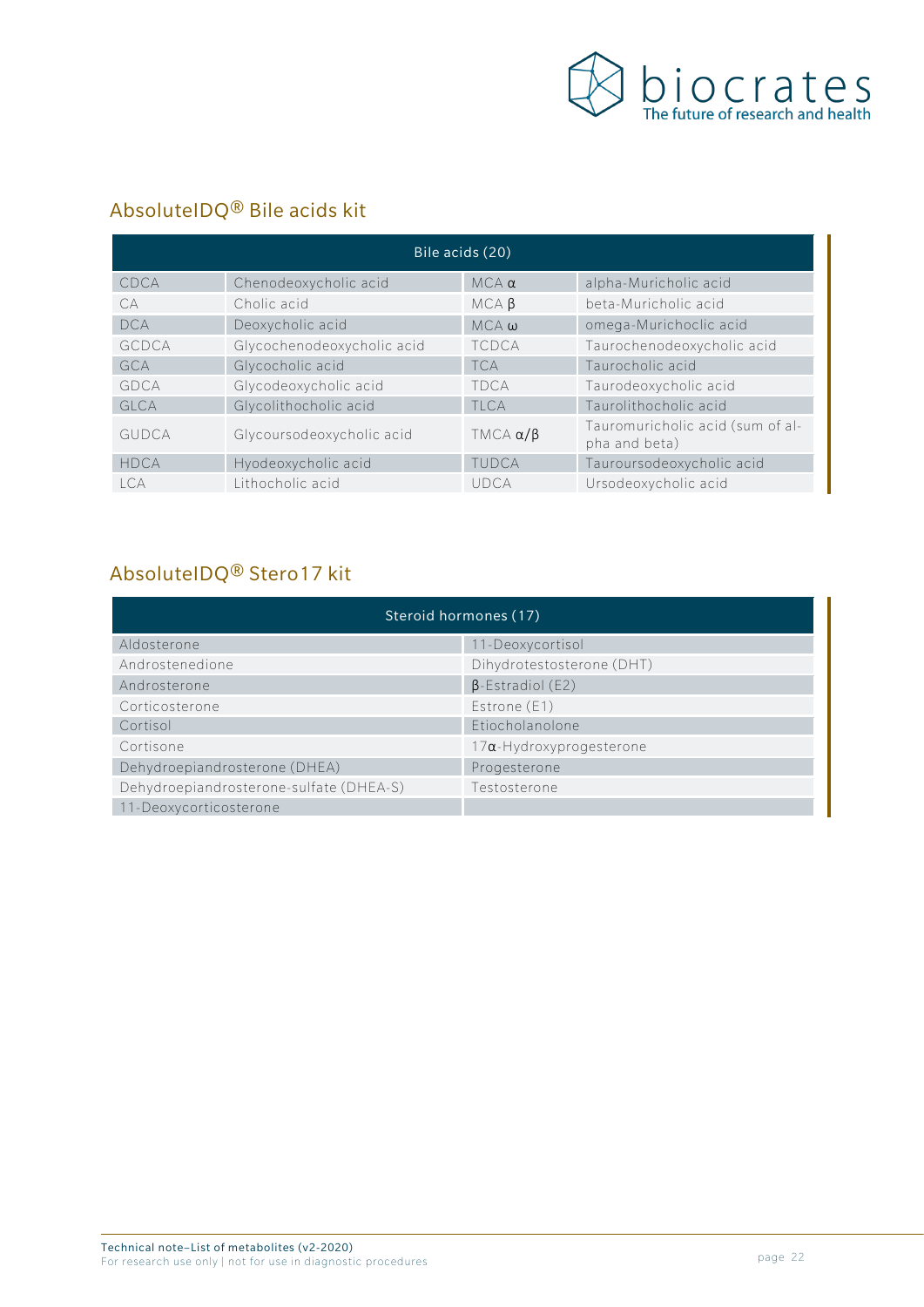

## Acylcarnitine assay

| Acylcarnitines (44) |                            |                 |                                |  |
|---------------------|----------------------------|-----------------|--------------------------------|--|
| CO                  | Carnitine                  | $C8-DC$         | Subarylcarnitine               |  |
| C <sub>2</sub>      | Acetylcarnitine            | $trans-2-C8:1$  | trans-2-Octenoylcarnitine      |  |
| C3                  | Propionylcarnitine         | C10             | Decanoylcarnitine              |  |
| $C3-DC$             | Malonylcarnitine           | $C10-DC$        | Sebarylcarnitine               |  |
| $C3-M-DC$           | Methylmalonylcarnitine     | $trans-2-C10:1$ | trans-2-Decenoylcarnitine      |  |
| C4                  | Butyrylcarnitine           | C12             | Dodecanoylcarnitine            |  |
| $Iso-C4$            | Isobutyrylcarnitine        | C12-OH          | Hydroxydodecanoylcarnitine     |  |
| $C4-DC$             | Succinylcarnitine          | $trans-2-C12:1$ | trans-2-Dodecenoylcarnitine    |  |
| C4-OH               | Hydroxybutyrylcarnitine    | C <sub>14</sub> | Tetradecanoylcarnitine         |  |
| $C4 - M$            | 2-Methylbutyrylcarnitine   | $trans-2-C14:1$ | trans-2-Tetradecenoylcarnitine |  |
| $C4:1-M$            | 3-Methylcrotonylcarnitine  | C14:2           | Tetradecadienylcarnitine       |  |
| C <sub>5</sub>      | Valerylcarnitine           | C16             | Hexadecanoylcarnitine          |  |
| $Iso-C5$            | Isovalerylcarnitine        | $C16-OH$        | Hydroxyhexadecanoylcarnitine   |  |
| Iso-C5-OH           | Hydroxyisovalerylcarnitine | $cis-9-C16:1$   | cis-9-Hexadecenoylcarnitine    |  |
| $C5-DC$             | Glutarylcarnitine          | $trans-2-C16:1$ | trans-2-Hexadecenoylcarnitine  |  |
| $C5-M-DC$           | Methylglutarylcarnitine    | C16:1-OH        | Hydroxyhexadecenoylcarnitine   |  |
| $C5-P$              | Pivaloylcarnitine          | C18             | Octadecanoylcarnitine          |  |
| C5:1                | Tiglylcarnitine            | $C18-OH$        | Hydroxyoctadecanoylcarnitine   |  |
| C <sub>6</sub>      | Hexanoylcarnitine          | $cis-9-C18:1$   | cis-9-Octadecenoylcarnitine    |  |
| $C6-DC$             | Adipoylcarnitine           | C18:1-OH        | Hydroxyoctadecenoylcarnitine   |  |
| C6-OH               | Hydroxyhexanoylcarnitine   | C18:2           | Octadecadienylcarnitine        |  |
| C8                  | Octanoylcarnitine          | C20:4           | Arachidonoylcarnitine          |  |

## Eicosanoid assay

| Eicosanoids and other oxidation products of polyunsaturated fatty acids (PUFAs) (17) |                                     |  |
|--------------------------------------------------------------------------------------|-------------------------------------|--|
| Arachidonic acid $(AA, \omega6$ -FA $(20:4)$ )                                       | Prostaglandin D2                    |  |
| Docosahexaenoic acid (DHA, $\omega$ 3-FA(22:6))                                      | Prostaglandin E2                    |  |
| 14(15)-Epoxyeicosatetraenoic acid<br>$(14(15)-EpETE)$                                | tetranor-Prostaglandin E metabolite |  |
| 12-Hydroxyeicosatetraenoic acid (12-HETE)                                            | 6-keto-Prostaglandin $F1\alpha$     |  |
| 15-Hydroxyeicosatetraenoic acid (15-HETE)                                            | Prostaglandin $F2\alpha$            |  |
| 9-Hydroxyoctadecadienoic acid (9-HODE)                                               | 8-iso-Prostaglandin $F2\alpha$      |  |
| 13-Hydroxyoctadecadienoic acid (13-HODE)                                             | 15-deoxy-Prostaglandin  2           |  |
| Leukotriene B4                                                                       | Thromboxane B2                      |  |
| Leukotriene D4                                                                       |                                     |  |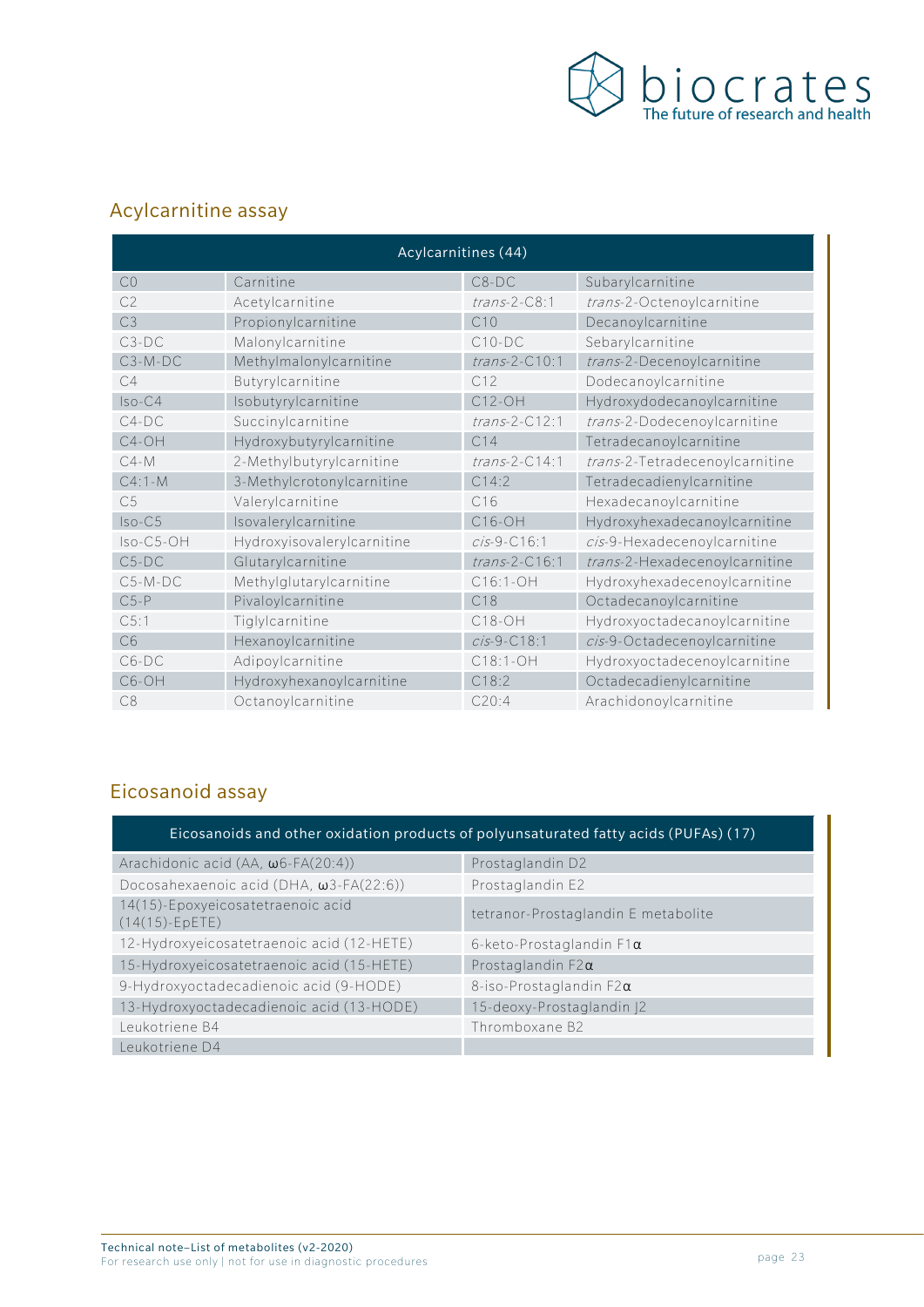

#### Energy metabolism assay

| Core intermediates of energy metabolism (13) |                             |  |
|----------------------------------------------|-----------------------------|--|
| Citric acid                                  | $\alpha$ -Ketoglutaric acid |  |
| Fumaric acid                                 | Lactic acid                 |  |
| Glucose                                      | Malic acid                  |  |
| 2-Hydroxybutyric acid                        | Pyruvic acid                |  |
| 3-Hydroxybutyric acid                        | Ribose                      |  |
| 2-Hydroxyglutaric acid                       | Succinic acid               |  |
| Isocitric acid                               |                             |  |

| Amino acids (8) |           |
|-----------------|-----------|
| Alanine         | Glutamate |
| Arginine        | Glutamine |
| Asparagine      | Glycine   |
| Aspartate       | Serine    |

## Fatty acid assay (total/free)

| Fatty acids (31/32)      |                     |                              |                                         |
|--------------------------|---------------------|------------------------------|-----------------------------------------|
| C12:0                    | Lauric acid         | C19:0                        | Nonadecanoic acid                       |
| C13:0                    | Tridecanoic acid    | C20:0                        | Arachidic acid (Eicosanoic acid)        |
| C14:0                    | Myristic acid       | $cis$ -C20:1 $\omega$ 9      | Eicosenoic acid                         |
| $cis$ -C14:1 $\omega$ 5  | Myristoleic acid    | $cis$ -C20:2 $\omega$ 6      | Eicosadienoic acid                      |
| C15:0                    | Pentadecanoic acid  | $cis$ -C20:3 $\omega$ 6      | Eicosatrienoic acid                     |
| C16:0                    | Palmitic acid       | $cis$ -C20:4 $\omega$ 6      | Arachidonic acid (AA)                   |
| $cis$ -C16:1 $\omega$ 7  | Palmitoleic acid    | $cis$ -C20:5 $\omega$ 3      | Eicosapentaenoic acid (EPA)             |
| $cis$ -C16:1 $\omega$ 10 | Sapienic acid       | C21:0                        | Heneicosanoic acid                      |
| C17:0                    | Heptadecanoic acid  | C22:0                        | Behenic acid                            |
| C18:0                    | Stearic acid        | $cis$ -C22:1ω9 <sup>8)</sup> | Erucic acid                             |
| $cis$ -C18:1 $\omega$ 7  | Vaccenic acid       | $cis$ -C22:4 $\omega$ 6      | Adrenic acid (Docosatetraenoic<br>acid) |
| $cis$ -C18:1 $\omega$ 9  | Oleic acid          | $cis$ -C22:5 $\omega$ 3      | Docosapentaenoic acid (DPA)             |
| $cis$ -C18:2 $\omega$ 6  | Linoleic acid       | $cis$ -C22:6 $\omega$ 3      | Docosahexaenoic acid (DHA)              |
| $cis$ -C18:3 $\omega$ 3  | Linolenic acid      | C23:0                        | Tricosanoic acid                        |
| $cis$ -C18:3 $\omega$ 6  | $v$ -Linolenic acid | C24:0                        | Lignoceric acid                         |
| $cis$ -C18:4 $\omega$ 3  | Stearidonic acid    | $cis$ -C24:1 $\omega$ 9      | Nervonic acid                           |

8) Free fatty acids assay only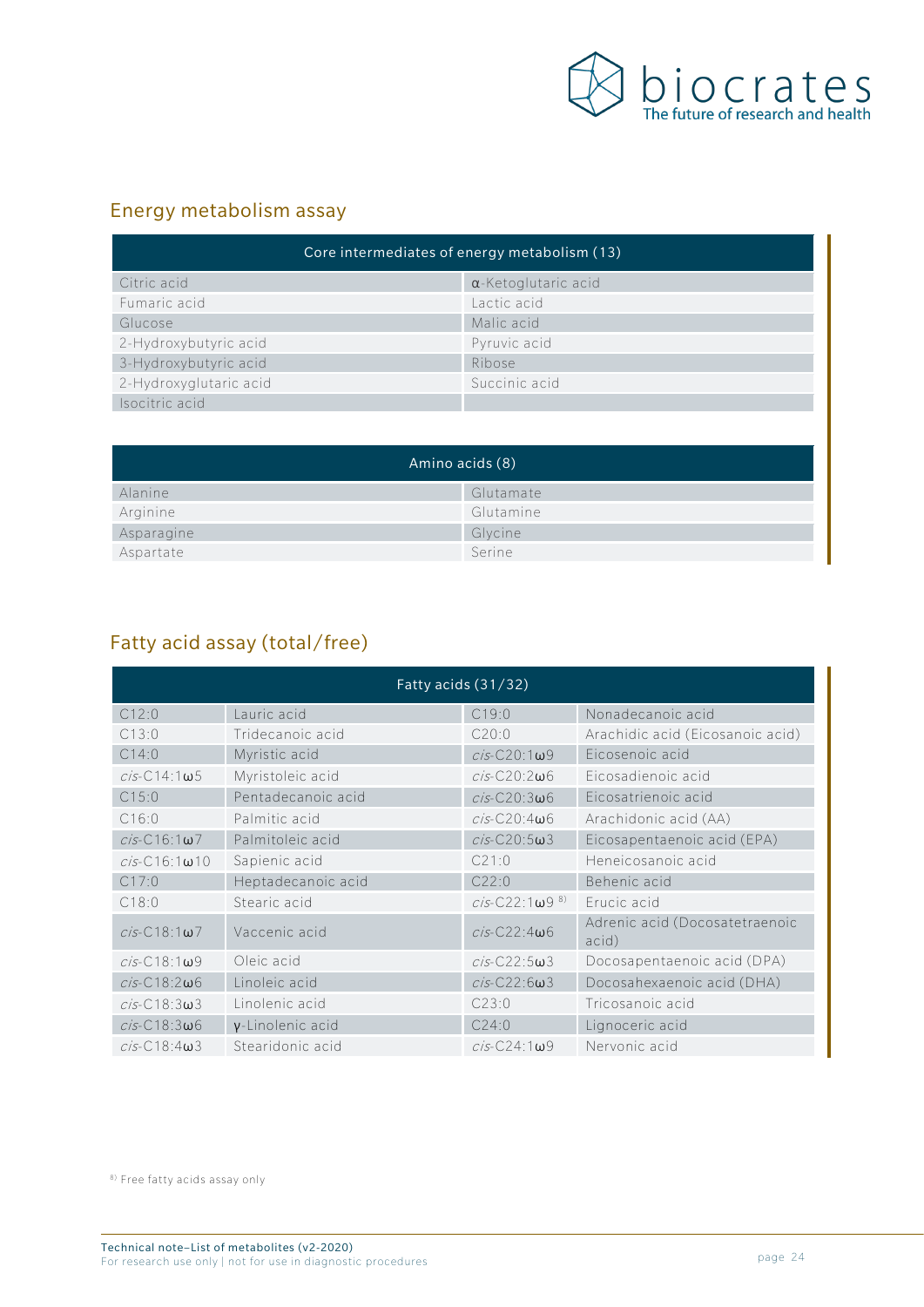

## Lipid assay

| Glycerophospholipids (162) |                                                          |                                                                 |                                                            |
|----------------------------|----------------------------------------------------------|-----------------------------------------------------------------|------------------------------------------------------------|
|                            | Lysophosphatidylcholines (acyl or ether bond) (6)        | Phosphatidylglycerols (acyl/ether bonds) <sup>9)</sup> (4)      |                                                            |
| LPC a C16:0                | LPC a C18:2                                              | PG ae C32:0                                                     | PG ae C34:1                                                |
| LPC a C18:0                | LPC a C20:4                                              | PG ae C34:0                                                     | PG ae C36:1                                                |
| LPC a C18:1                | LPC e C18:0                                              | Lysophosphatidylethanolamines<br>(acyl or ether bond) $9$ ) (9) |                                                            |
|                            | Phosphatidylcholines (diacyl bonds) (27)                 | LPE a C16:0                                                     | LPE a C22:4                                                |
| PC aa C30:0                | PC aa C36:4                                              | LPE a C22:5                                                     | LPE a C22:5                                                |
| PC aa C30:1                | PC aa C36:5                                              | LPE a C22:6                                                     | LPE a C22:6                                                |
| PC aa C30:2                | PC aa C38:1                                              | LPE e C18:0                                                     | LPE e C18:0                                                |
| PC aa C32:0                | PC aa C38:2                                              | LPE a C20:4                                                     |                                                            |
| PC aa C32:1                | PC aa C38:3                                              | Phosphatidylethanolamines (diacyl bonds) <sup>9)</sup> (30)     |                                                            |
| PC aa C32:2                | PC aa C38:4                                              | PE aa C20:0                                                     | PE aa C38:0                                                |
| PC aa C34:0                | PC aa C38:5                                              | PE aa C22:2                                                     | PE aa C38:1                                                |
| PC aa C34:1                | PC aa C38:6                                              | PE aa C26:4                                                     | PE aa C38:2                                                |
| PC aa C34:2                | PC aa C40:4                                              | PE aa C28:4                                                     | PE aa C38:3                                                |
| PC aa C34:3                | PC aa C40:5                                              | PE aa C28:5                                                     | PE aa C38:4                                                |
| PC aa C36:0                | PC aa C40:6                                              | PE aa C34:0                                                     | PE aa C38:5                                                |
| PC aa C36:1                | PC aa C40:7                                              | PE aa C34:1                                                     | PE aa C38:6                                                |
| PC aa C36:2                | PC aa C40:8                                              | PE aa C34:2                                                     | PE aa C38:7                                                |
| PC aa C36:3                |                                                          | PE aa C34:3                                                     | PE aa C40:2                                                |
|                            | Phosphatidylcholines (acyl/ether bonds) (20)             | PE aa C36:0                                                     | PE aa C40:3                                                |
| PC ae C32:0                | PC ae C36:3                                              | PE aa C36:1                                                     | PE aa C40:4                                                |
| PC ae C32:1                | PC ae C36:4                                              | PE aa C36:2                                                     | PE aa C40:5                                                |
| PC ae C32:6                | PC ae C36:5                                              | PE aa C36:3                                                     | PE aa C40:6                                                |
| PC ae C34:0                | PC ae C38:1                                              | PE aa C36:4                                                     | PE aa C40:7                                                |
| PC ae C34:1                | PC ae C38:2                                              | PE aa C36:5                                                     | PE aa C48:1                                                |
| PC ae C34:2                | PC ae C38:3                                              | (24)                                                            | Phosphatidylethanolamines (acyl/ethyl bonds) <sup>9)</sup> |
| PC ae C34:3                | PC ae C38:4                                              | PE ae C34:1                                                     | PE ae C38:5                                                |
| PC ae C34:6                | PC ae C38:5                                              | PE ae C34:2                                                     | PE ae C38:6                                                |
| PC ae C36:1                | PC ae C38:6                                              | PE ae C34:3                                                     | PE ae C40:1                                                |
| PC ae C36:2                | PC ae C40:5                                              | PE ae C36:1                                                     | PE ae C40:2                                                |
|                            | Lysophosphatidylglycerols (ether bond) <sup>9)</sup> (1) | PE ae C36:2                                                     | PE ae C40:3                                                |
| LPG e C14:2                |                                                          | PE ae C36:3                                                     | PE ae C40:4                                                |
|                            | Phosphatidylglycerols (diacyl bonds) <sup>9)</sup> (14)  | PE ae C36:4                                                     | PE ae C40:5                                                |
| PG aa C30:0                | PG aa C34:3                                              | PE ae C36:5                                                     | PE ae C40:6                                                |
| PG aa C32:0                | PG aa C36:0                                              | PE ae C38:1                                                     | PE ae C42:1                                                |
| PG aa C32:1                | PG aa C36:1                                              | PE ae C38:2                                                     | PE ae C42:2                                                |
| PG aa C33:6                | PG aa C36:2                                              | PE ae C38:3                                                     | PE ae C46:5                                                |
| PG aa C34:0                | PG aa C36:3                                              | PE ae C38:4                                                     | PE ae C46:6                                                |
| PG aa C34:1                | PG aa C36:4                                              |                                                                 |                                                            |
| PG aa C34:2                | PG aa C38:5                                              |                                                                 |                                                            |

9) Partial lipid assay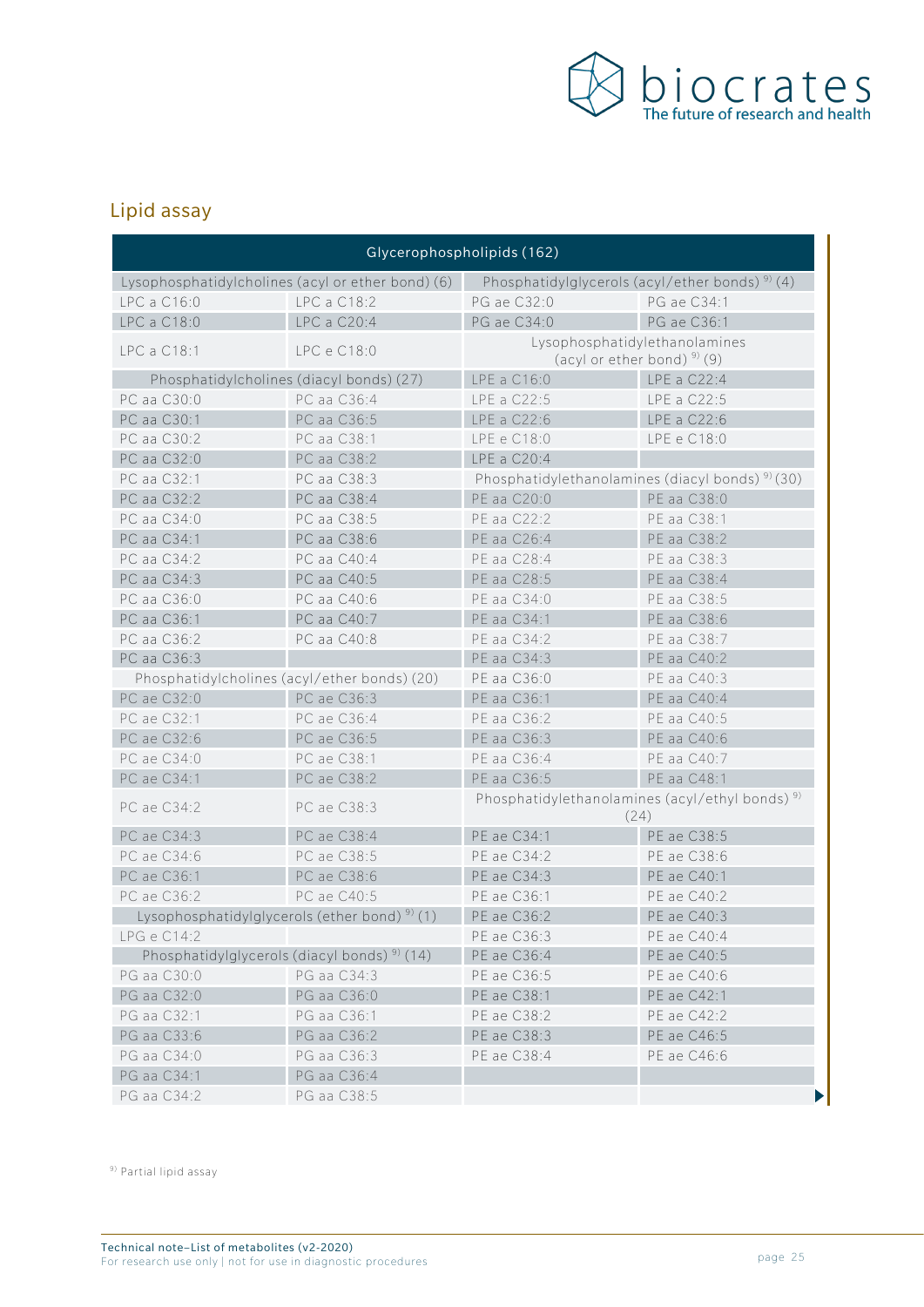

|             | Phosphatidylserines (diacyl bonds) <sup>9)</sup> (23) | Phosphatidylserines (acyl/ether bonds) <sup>9)</sup> (4) |             |
|-------------|-------------------------------------------------------|----------------------------------------------------------|-------------|
| PS aa C34:1 | PS aa C40:1                                           | PS ae C34:2                                              | PS ae C36:2 |
| PS aa C34:2 | PS aa C40:2                                           | PS ae C36:1                                              | PS ae C38:4 |
| PS aa C36:0 | PS aa C40:3                                           |                                                          |             |
| PS aa C36:1 | PS aa C40:4                                           |                                                          |             |
| PS aa C36:2 | PS aa C40:5                                           |                                                          |             |
| PS aa C36:3 | PS aa C40:6                                           |                                                          |             |
| PS aa C36:4 | PS aa C40:7                                           |                                                          |             |
| PS aa C38:1 | PS aa C42:1                                           |                                                          |             |
| PS aa C38:2 | PS aa C42:2                                           |                                                          |             |
| PS aa C38:3 | PS aa C42:4                                           |                                                          |             |
| PS aa C38:4 | PS aa C42:5                                           |                                                          |             |
| PS aa C38:5 |                                                       |                                                          |             |

| Sphingomyelins (33) |          |                      |
|---------------------|----------|----------------------|
| SM C19:1            | SM C22:0 | SM C24:1             |
| SM C19:2            | SM C22:1 | SM C24:2             |
| SM C20:0            | SM C22:2 | SM C24:3             |
| SM C20:1            | SM C22:3 | SM C24:4             |
| <b>SM C20:2</b>     | SM C23:0 | SM C26:3             |
| SM C21:0            | SM C23:1 | SM C <sub>26:4</sub> |
| SM C21:1            | SM C23:2 |                      |
| SM C21:2            | SM C23:3 |                      |
| SM C21:3            | SM C24:0 |                      |
|                     |          |                      |

| Ceramides (131)                           |                 |                    |                 |
|-------------------------------------------|-----------------|--------------------|-----------------|
|                                           |                 | Ceramides $9$ (44) |                 |
| $N-C7:0-Cer$                              | N-C12:1-Cer     | N-C18:0-Cer        | N-C23:1-Cer     |
| $N-C7:1-Cer$                              | N-C13:0-Cer     | N-C18:1-Cer        | N-C24:0-Cer     |
| $N-C8:0-Cer$                              | N-C13:1-Cer     | N-C19:0-Cer        | N-C24:1-Cer     |
| $N-C8:1-Cer$                              | $N-C14:0-Cer$   | N-C19:1-Cer        | N-C25:0-Cer     |
| $N-C9:0-Cer$                              | N-C14:1-Cer     | N-C20:0-Cer        | N-C25:1-Cer     |
| $N-C9:1-Cer$                              | N-C15:0-Cer     | N-C20:1-Cer        | N-C26:0-Cer     |
| N-C10:0-Cer                               | N-C15:1-Cer     | N-C21:0-Cer        | N-C26:1-Cer     |
| N-C10:1-Cer                               | N-C16:0-Cer     | N-C21:1-Cer        | N-C27:0-Cer     |
| N-C11:0-Cer                               | N-C16:1-Cer     | N-C22:0-Cer        | N-C27:1-Cer     |
| N-C11:1-Cer                               | N-C17:0-Cer     | N-C22:1-Cer        | N-C28:0-Cer     |
| N-C12:0-Cer                               | N-C17:1-Cer     | N-C23:0-Cer        | N-C28:1-Cer     |
| 2-Hydroxyacyl-ceramides <sup>9</sup> (22) |                 |                    |                 |
| $N-C7:0(OH)-Cer$                          | N-C13:0(OH)-Cer | N-C19:0(OH)-Cer    | N-C25:0(OH)-Cer |
| $N-C8:0(OH)-Cer$                          | N-C14:0(OH)-Cer | N-C20:0(OH)-Cer    | N-C26:0(OH)-Cer |
| $N-C9:0(OH)-Cer$                          | N-C15:0(OH)-Cer | N-C21:0(OH)-Cer    | N-C27:0(OH)-Cer |
| N-C10:0(OH)-Cer                           | N-C16:0(OH)-Cer | N-C22:0(OH)-Cer    | N-C28:0(OH)-Cer |
| N-C11:0(OH)-Cer                           | N-C17:0(OH)-Cer | N-C23:0(OH)-Cer    |                 |
| N-C12:0(OH)-Cer                           | N-C18:0(OH)-Cer | N-C24:0(OH)-Cer    | Þ               |

9) Partial lipid assay

Ï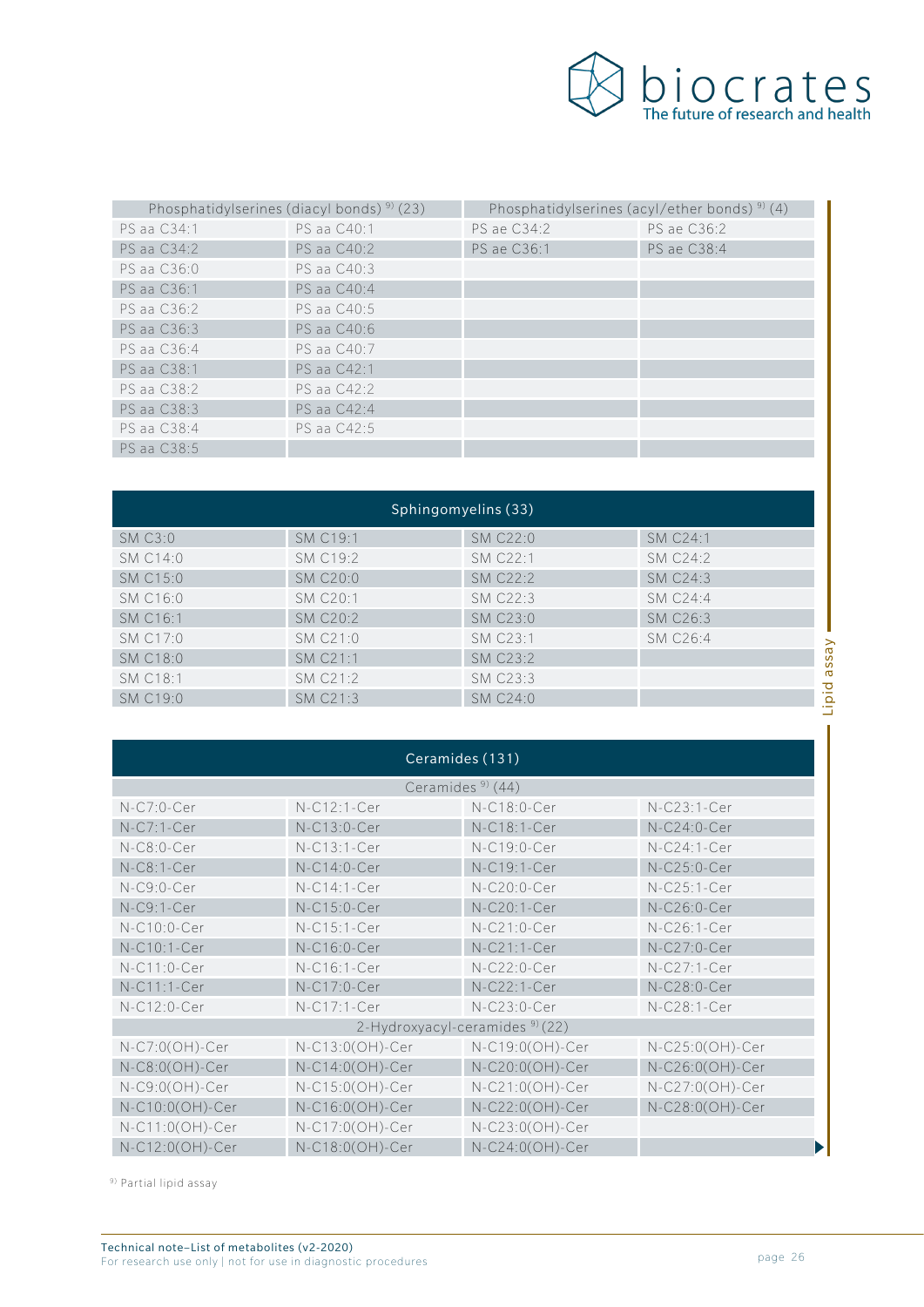

| Dihydroceramides <sup>9)</sup> (44)               |                       |                       |                     |
|---------------------------------------------------|-----------------------|-----------------------|---------------------|
| $N-C7:0-Cer(2H)$                                  | $N-C12:1-Cer(2H)$     | $N-C18:0-Cer(2H)$     | $N-C23:1-Cer(2H)$   |
| $N-C7:1-Cer(2H)$                                  | $N-C13:0-Cer(2H)$     | $N-C18:1-Cer(2H)$     | $N-C24:0-Cer(2H)$   |
| $N-C8:0-Cer(2H)$                                  | $N-C13:1-Cer(2H)$     | $N-C19:0-Cer(2H)$     | $N-C24:1-Cer(2H)$   |
| $N-C8:1-Cer(2H)$                                  | $N$ -C14:0-Cer(2H)    | $N-C19:1-Cer(2H)$     | $N-C25:0-Cer(2H)$   |
| $N-C9:0-Cer(2H)$                                  | $N-C14:1-Cer(2H)$     | $N-C20:0-Cer(2H)$     | $N-C25:1-Cer(2H)$   |
| $N-C9:1-Cer(2H)$                                  | $N-C15:0-Cer(2H)$     | $N-C20:1-Cer(2H)$     | $N-C26:0-Cer(2H)$   |
| $N-C10:0-Cer(2H)$                                 | $N-C15:1-Cer(2H)$     | $N-C21:0-Cer(2H)$     | $N-C26:1-Cer(2H)$   |
| $N-C10:1-Cer(2H)$                                 | $N-C16:0-Cer(2H)$     | $N-C21:1-Cer(2H)$     | $N-C27:0-Cer(2H)$   |
| $N-C11:0-Cer(2H)$                                 | $N-C16:1-Cer(2H)$     | $N-C22:0-Cer(2H)$     | $N-C27:1-Cer(2H)$   |
| $N$ -C11:1-Cer(2H)                                | N-C17:0-Cer(2H)       | $N-C22:1-Cer(2H)$     | $N-C28:0-Cer(2H)$   |
| N-C12:0-Cer(2H)                                   | N-C17:1-Cer(2H)       | $N-C23:0-Cer(2H)$     | $N-C28:1-Cer(2H)$   |
| 2-Hydroxyacyl-dihydroceramides <sup>9)</sup> (21) |                       |                       |                     |
| N-C7:0(OH)-Cer(2H)                                | $N-C14:0(OH)-Cer(2H)$ | $N-C20:0(OH)-Cer(2H)$ | N-C26:0(OH)-Cer(2H) |
| $N-C8:0(OH)-Cer(2H)$                              | N-C15:0(OH)-Cer(2H)   | N-C21:0(OH)-Cer(2H)   | N-C27:0(OH)-Cer(2H) |
| $N-C9:0(OH)-Cer(2H)$                              | N-C16:0(OH)-Cer(2H)   | N-C22:0(OH)-Cer(2H)   | N-C28:0(OH)-Cer(2H) |
| $N-C10:0(OH)-Cer(2H)$                             | $N-C17:0(OH)-Cer(2H)$ | $N-C23:0(OH)-Cer(2H)$ |                     |
| $N-C11:0(OH)-Cer(2H)$                             | $N-C18:0(OH)-Cer(2H)$ | $N-C24:0(OH)-Cer(2H)$ |                     |
| N-C13:0(OH)-Cer(2H)                               | N-C19:0(OH)-Cer(2H)   | N-C25:0(OH)-Cer(2H)   |                     |

## Oxysterol assay

| Free (oxy-) sterols (18)                      |                               |  |
|-----------------------------------------------|-------------------------------|--|
| Cholesterol                                   | $4\beta$ -Hydroxycholesterol  |  |
| 7-Dehydrocholesterol                          | $7\alpha$ -Hydroxycholesterol |  |
| Desmosterol                                   | 7B-Hydroxycholesterol         |  |
| 24,25-Dihydrolanosterol                       | 22R-Hydroxycholesterol        |  |
| $5\alpha, 6\beta$ -Dihydroxycholestanol (THC) | 24S-Hydroxycholesterol        |  |
| $5\alpha, 6\alpha$ -Epoxycholesterol          | 25-Hydroxycholesterol         |  |
| $5\beta$ , 6 $\beta$ -Epoxycholesterol        | 27-Hydroxycholesterol         |  |
| 24,25-Epoxycholesterol                        | 7-Ketocholesterol             |  |
| 7a-Hydroxycholestenone                        | Lanosterol                    |  |

9) Partial lipid assay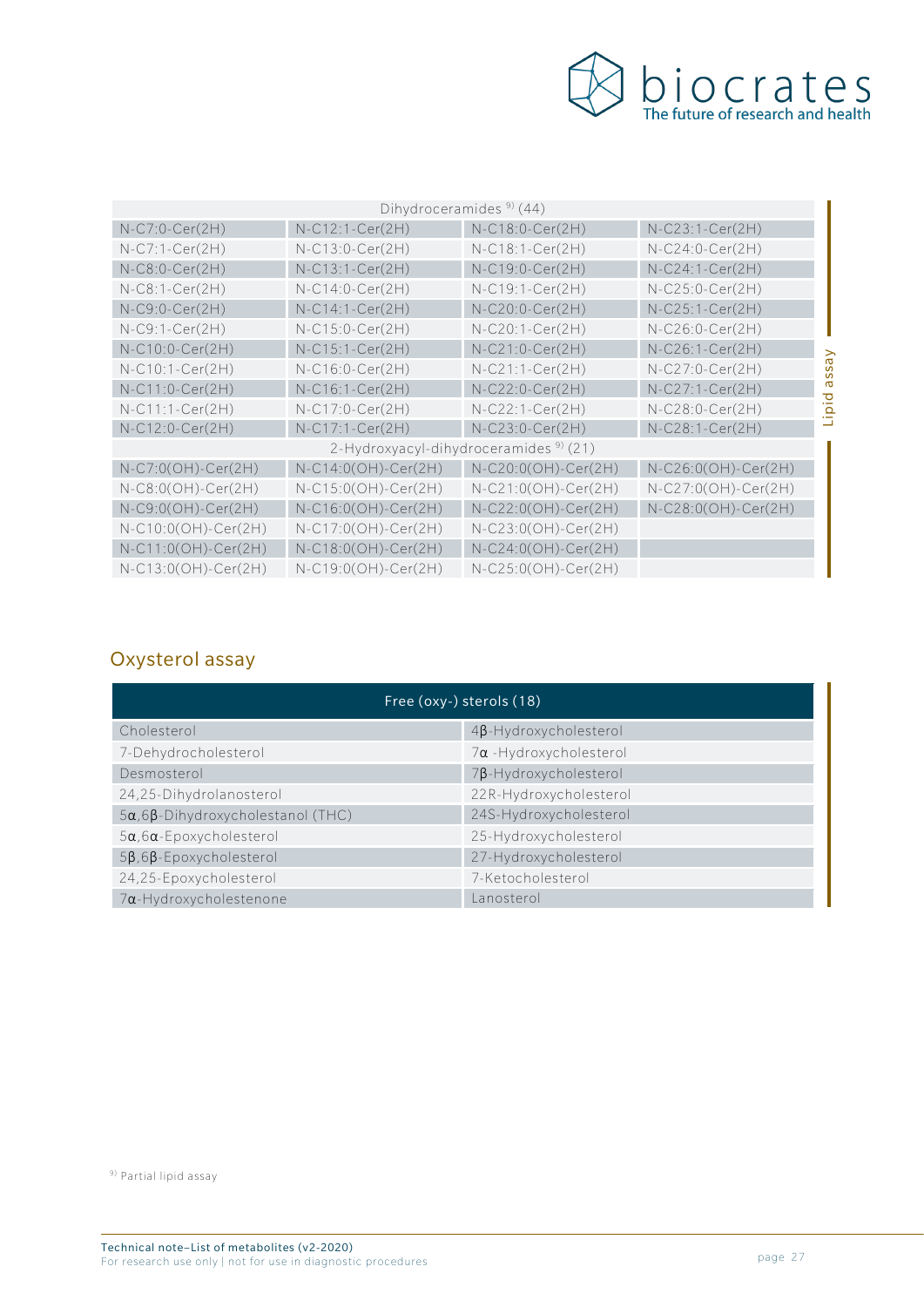

## Tryptophan metabolism assay

| Tryptophan metabolites (17)         |                  |  |
|-------------------------------------|------------------|--|
| Anthranilic acid                    | Nicotinamide     |  |
| 3-Hydroxyanthranilic acid           | Nicotinic acid   |  |
| 5-Hydroxyindoleacetic acid (5-HIAA) | Picolinic acid   |  |
| 3-Hydroxykynurenine                 | Quinaldic acid   |  |
| 5-Hydroxytryptophan                 | Quinolinic acid  |  |
| 3-Indolepropionic acid (IPA)        | Serotonin        |  |
| Kynurenic acid                      | Tryptophan       |  |
| Kynurenine                          | Xanthurenic acid |  |
| Neopterin                           |                  |  |